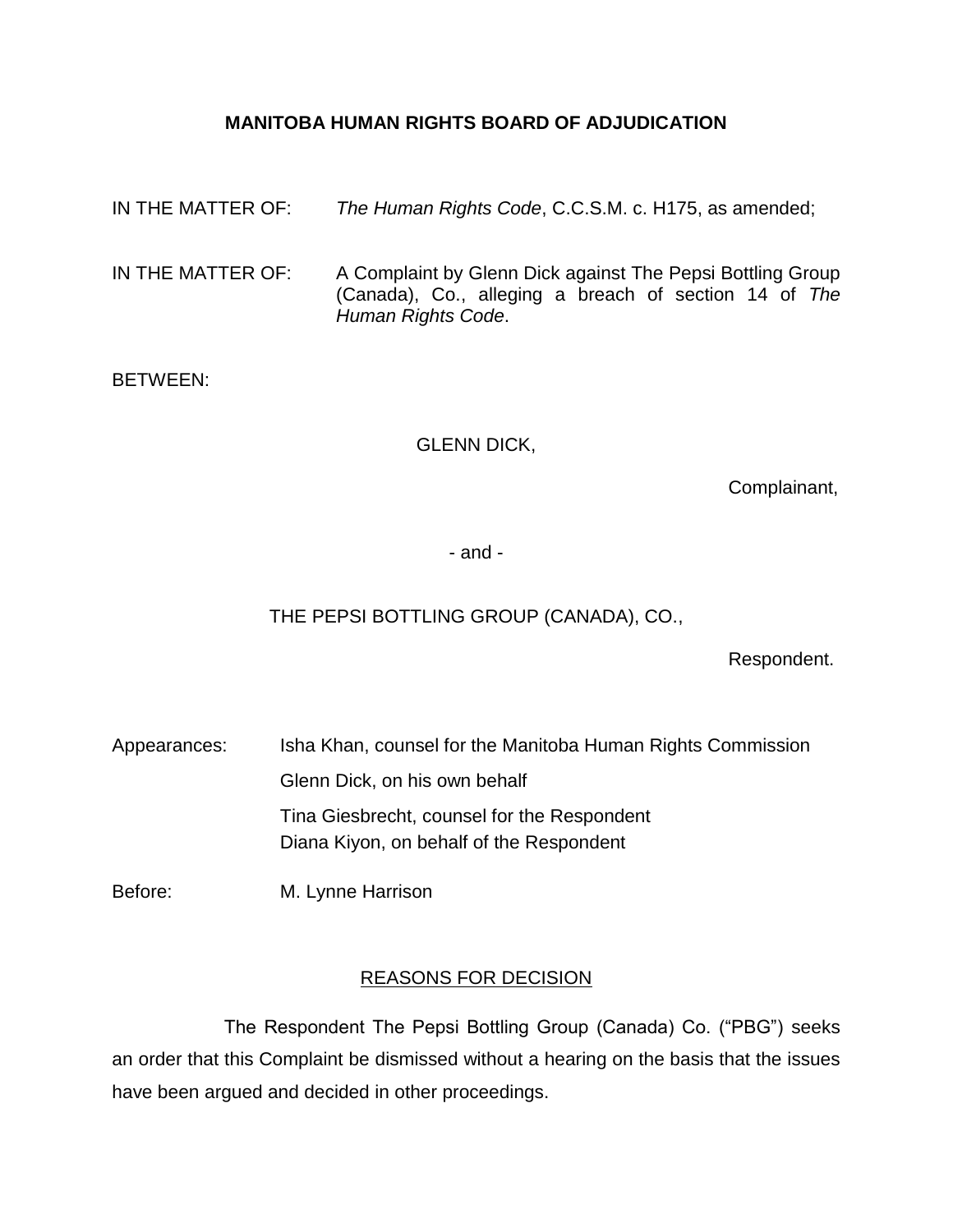The Complaint is one of discrimination in employment contrary to section 14 of *The Human Rights Code* (the "*Code*"). The Complainant Glenn Dick was a longtime employee of PBG who experienced a number of non-work related injuries over the years. PBG made various attempts to provide Mr. Dick with modified duties, but eventually concluded that it was unable to accommodate him and terminated his employment. Mr. Dick claims that PBG discriminated against him on a continuing basis up to and including April 3, 2009, when his employment was terminated, and failed to accommodate his special needs based on his disability, in contravention of section 14 of the *Code*.

A grievance was also filed by Mr. Dick's Union on his behalf, in which it was alleged that PBG unjustly terminated Mr. Dick's employment and failed to accommodate him as per the *Code*. The grievance proceeded to a hearing, following which the Arbitrator determined that PBG had met its duty to accommodate Mr. Dick to the point of undue hardship. In the result, the Arbitrator upheld the termination of Mr. Dick's employment and dismissed the grievance.

On this Motion, PBG submits that the issues which are raised in the Complaint are the same as those which were argued and decided by the Arbitrator, and that Mr. Dick should not be allowed to relitigate them in this proceeding. With particular reference to the decision of the Supreme Court of Canada in *British Columbia (Workers' Compensation Board)* v. *Figliola*, 2011 SCC 52, [2011] 3 S.C.R. 422 ("*Figliola*"), PBG submits that relitigating these issues would not serve the administration of justice and would violate important legal principles including *res judicata*, issue estoppel and collateral attack.

The Manitoba Human Rights Commission (the "Commission") has consented to PBG's Motion to dismiss the Complaint prior to its proceeding to an adjudication hearing.

Mr. Dick, however, is opposed to the Motion. He denies that the Union represented his interests through the grievance and arbitration process, and does not agree that the real issues were fully or properly addressed by the Union or the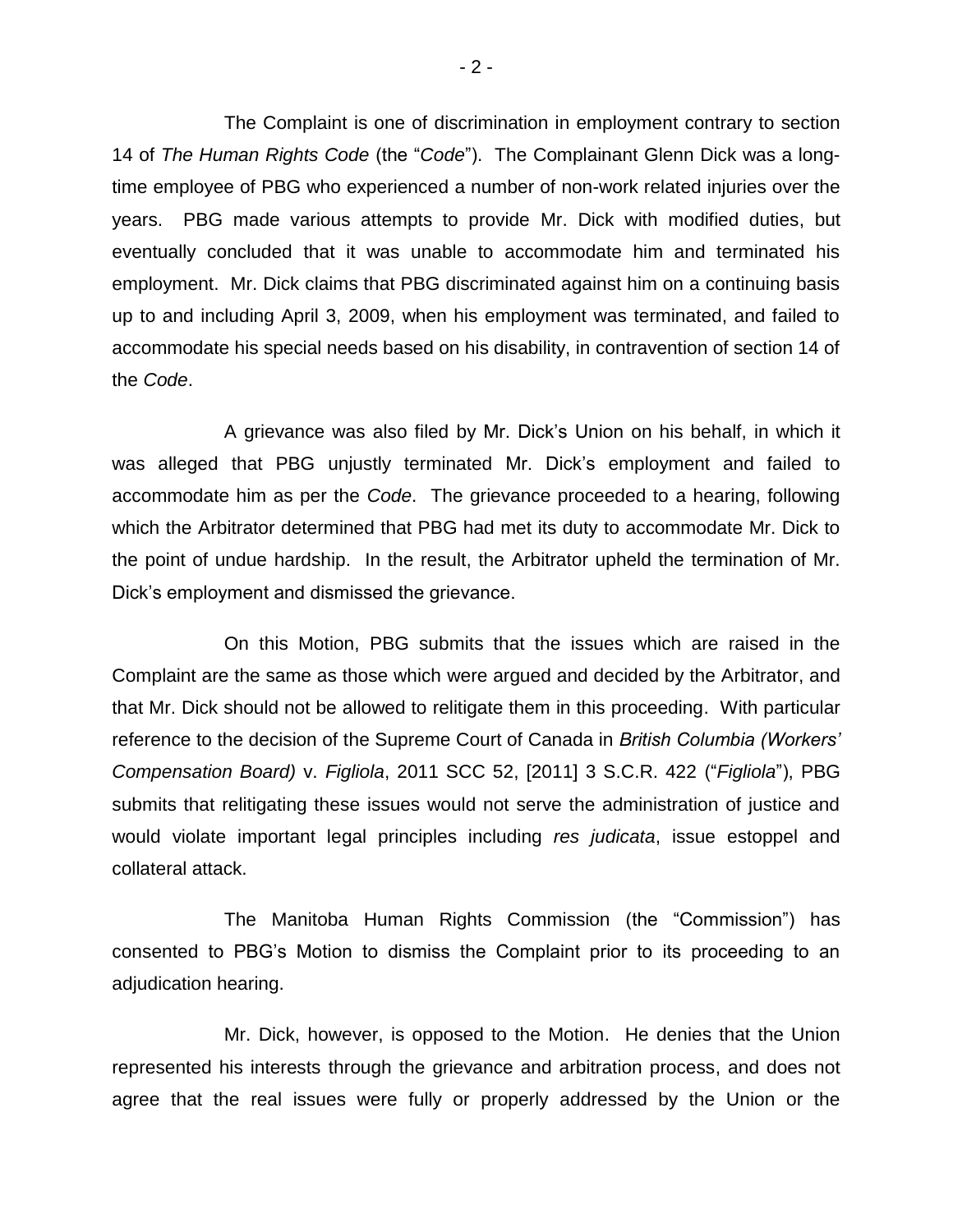Arbitrator. It is his position that this Complaint ought to proceed to a hearing on the merits.

The issue on this Motion, therefore, is whether the Complaint must or should be dismissed without a hearing in the circumstances of this case.

### Background Facts

The Complaint which is the subject of these proceedings was filed May 6, 2009 (Exhibit 1B). In the Complaint, Mr. Dick states that he began his employment with PBG in 1982, where his job was that of "a forklift loader, picker, and transport loading". He says that he has experienced numerous non-work related injuries since 2001, including a fractured spine and chronic back and shoulder pain, and that he has had to be off work at various times due to his injuries and has received Short Term Disability (STD).

The Complaint sets out details of PBG's alleged failure to accommodate Mr. Dick dating back to late August 2006, when Mr. Dick's doctor advised that he could return to work with what should be considered permanent restrictions. Reference is made to various grievances which Mr. Dick filed regarding PBG's alleged lack of accommodation. It is stated, among other things, that a settlement was reached in April 2007 for three grievances which Mr. Dick had filed; that Mr. Dick returned to work, but although his work was to be at a static shift, he remained on a rotating shift; and that he continued working in that capacity until August 2008, when he reinjured his back and was again off work.

It is further alleged that when Mr. Dick returned to work in October 2008, he was assigned duties which caused him discomfort; that his duties were changed and updated, but were not what he had previously done or what his doctor had said he could do; that he filed another grievance on December 18, 2008 claiming that he had been improperly removed from his earlier position; and that in January 2009, PBG advised him that it could not continue workplace accommodation and transitional duties and requested that his STD claim be reopened.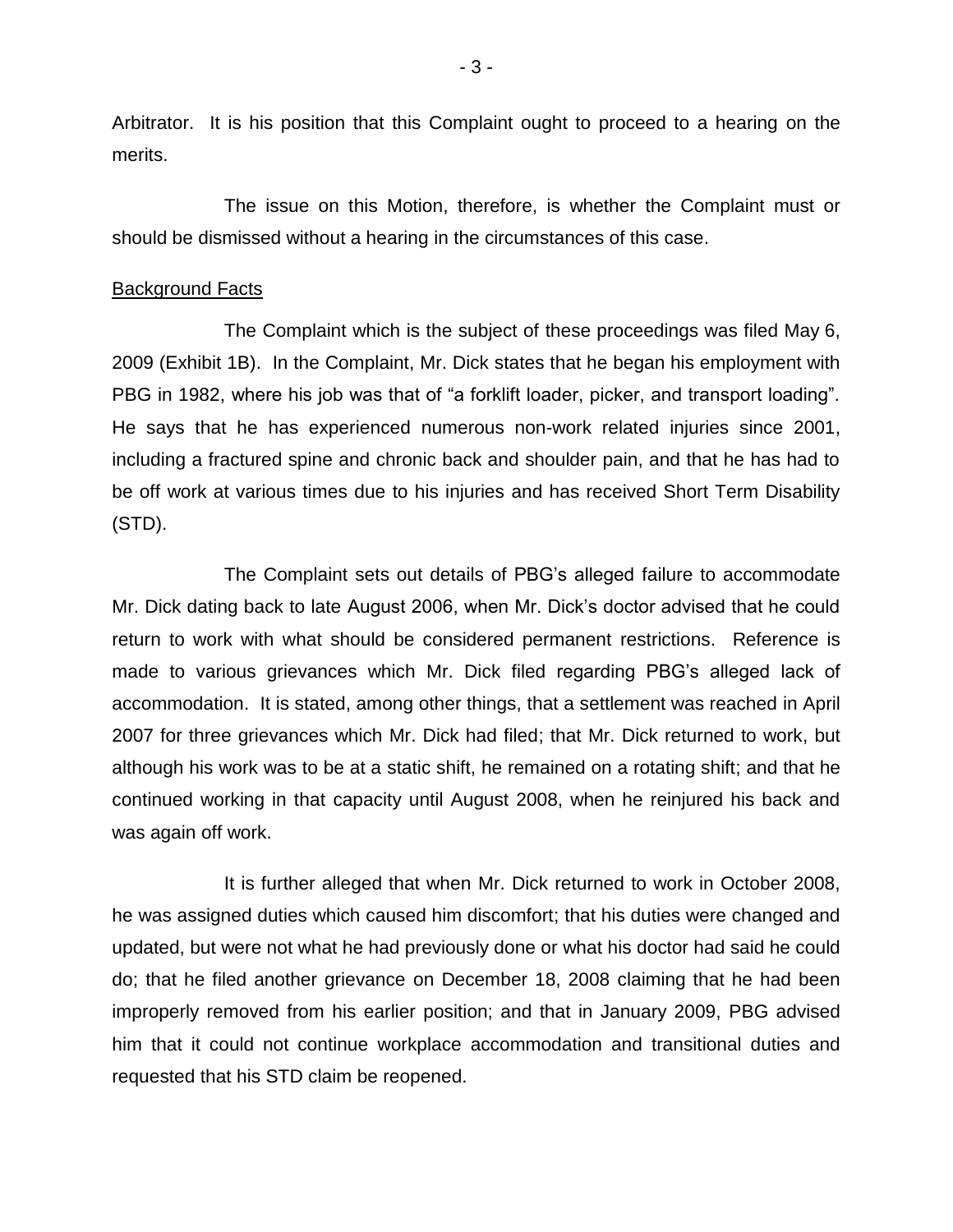The Complaint states that Mr. Dick and PBG were advised on April 2, 2009 that Manulife had approved his LTD claim, and that on April 3, 2009 PBG notified him that it was unable to accommodate him on a permanent basis and was terminating his employment. It is alleged, however, that Mr. Dick "could have been accommodated with the forklift position as [his] doctor had recommended", and that in April 2009, a grievance was filed.

In conclusion, the Complaint states as follows:

I believe that [PBG] discriminated against me in my employment on the basis of my disability (chronic back problems) and that the discrimination was not based upon bona fide and reasonable requirements or qualifications for the employment or occupation, contrary to Section 14 of *The Human Rights Code*. I further believe that [PBG] failed to reasonably accommodate my special needs that are based on my disability, contrary to Section 14 of *The Human Rights Code*.

As mentioned in the Complaint, on April 7, 2009, or approximately one month before Mr. Dick filed the Complaint, a grievance was filed by his Union, United Food and Commercial Workers Union, Local 832 (the "Union") on his behalf (the "Grievance"). The text of the Grievance, as revised on April 24, 2009 (Exhibit 4B), reads as follows:

## **APPLICANT'S STATEMENT:**

I have a grievance under the terms and conditions of the Collective Bargaining Agreement in that I have been unjustly terminated from my employment and failure to accommodate as per the Human Rights Code.

This is a violation of the Collective Agreement as a whole, and Section 80(2) of the *Labour Relations Act*, for the Province of Manitoba.

#### **REQUEST:**

I request that I be immediately reinstated to my employment, and that this termination be rescinded and removed from my personnel file immediately. I further request to be made whole any lost monies (plus interest), benefits, and seniority as a result of this unjust action and any other remedy applicable in the circumstances.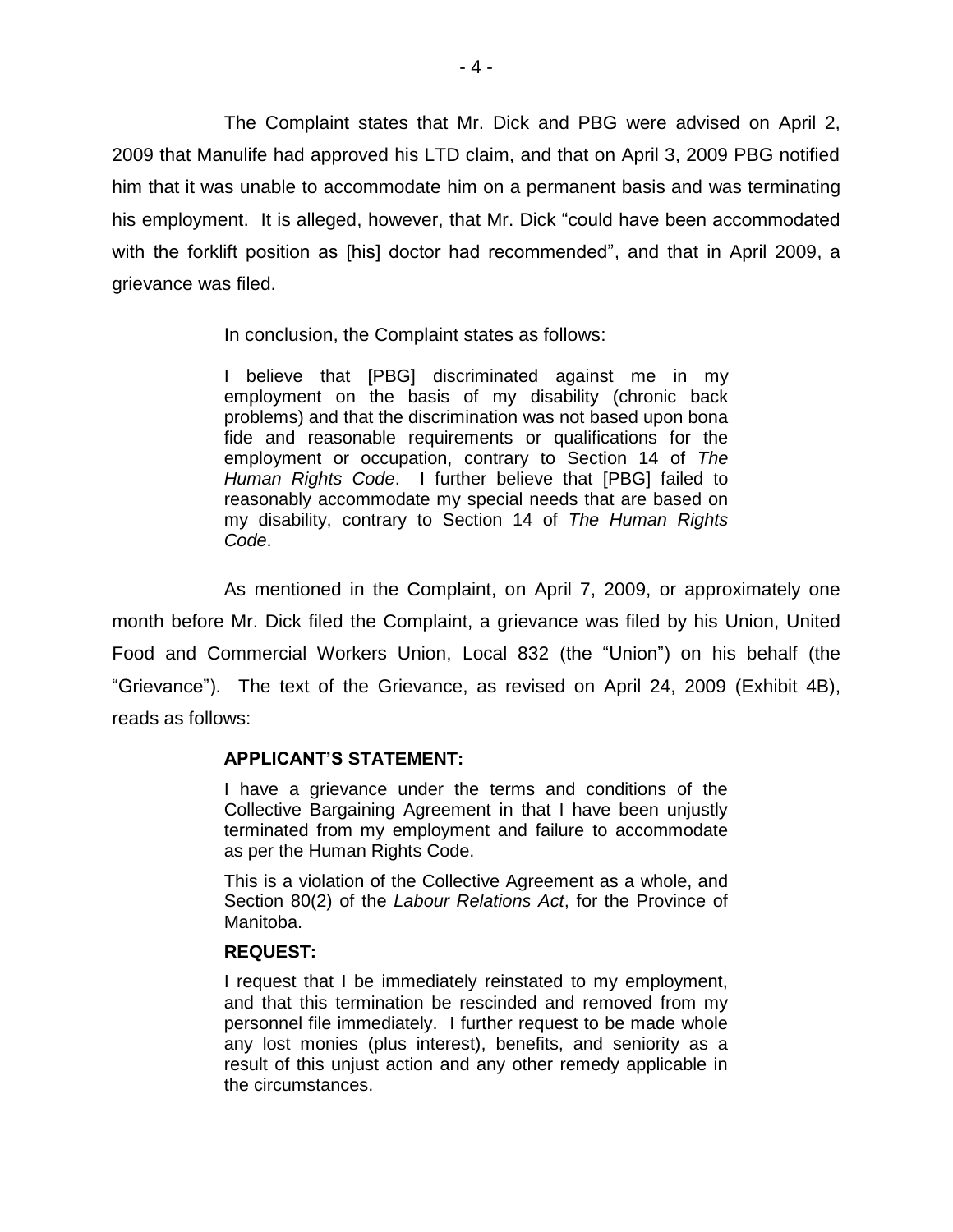By letter dated March 2, 2010 (Exhibit 1C), counsel for PBG responded to the Complaint. Counsel prefaced that response by recording PBG's position that the Complaint should be held in abeyance pending the outcome of the arbitration hearing which was to be heard later that month, stating as follows:

> Further to your letter dated February 16, 2010, please note that the arbitration hearing into Mr. Glenn Dick's grievances against his former employer, The Pepsi Bottling Group (Canada), Co ("PBG") will take place March 16 and 17, 2010. It is PBG's position that the arbitration hearing addresses the same issues as Mr. Dick's complaint to the Manitoba Human Rights Commission . . . and that it is an abuse of process for Mr. Dick to pursue this matter in two different forums and that the Commission ought to hold the matter in abeyance pending the outcome of the arbitration. However, as you have insisted that the matter proceed now, we are responding to the complaint on behalf of PBG.

On October 7, 2011, I was designated by the Minister of Justice under clauses 32(1) and (2) of the *Code*, as a Board of Adjudication, to hear and decide this Complaint.

In the meantime, the Grievance proceeded to a hearing before Arbitrator Diane E. Jones, Q.C. PBG and the Union were both represented by counsel at that hearing. Nine witnesses were called to testify, four by PBG and five by the Union, including Mr. Dick. On December 15, 2011, Arbitrator Jones released an 89 page decision (Exhibit 6) in which she concluded that PBG had met its duty to accommodate Mr. Dick to the point of undue hardship, upheld the termination of his employment, and dismissed the Grievance (the "Arbitration Award").

No application was filed for judicial review of the Arbitration Award.

On February 16, 2012, the time period for seeking judicial review having expired, counsel for PBG wrote to the Commission to seek its consent to a joint application to have the matter dismissed on the basis that a decision on the relevant issues had been made.

By letter dated March 7, 2012 (Exhibit 5), counsel for the Commission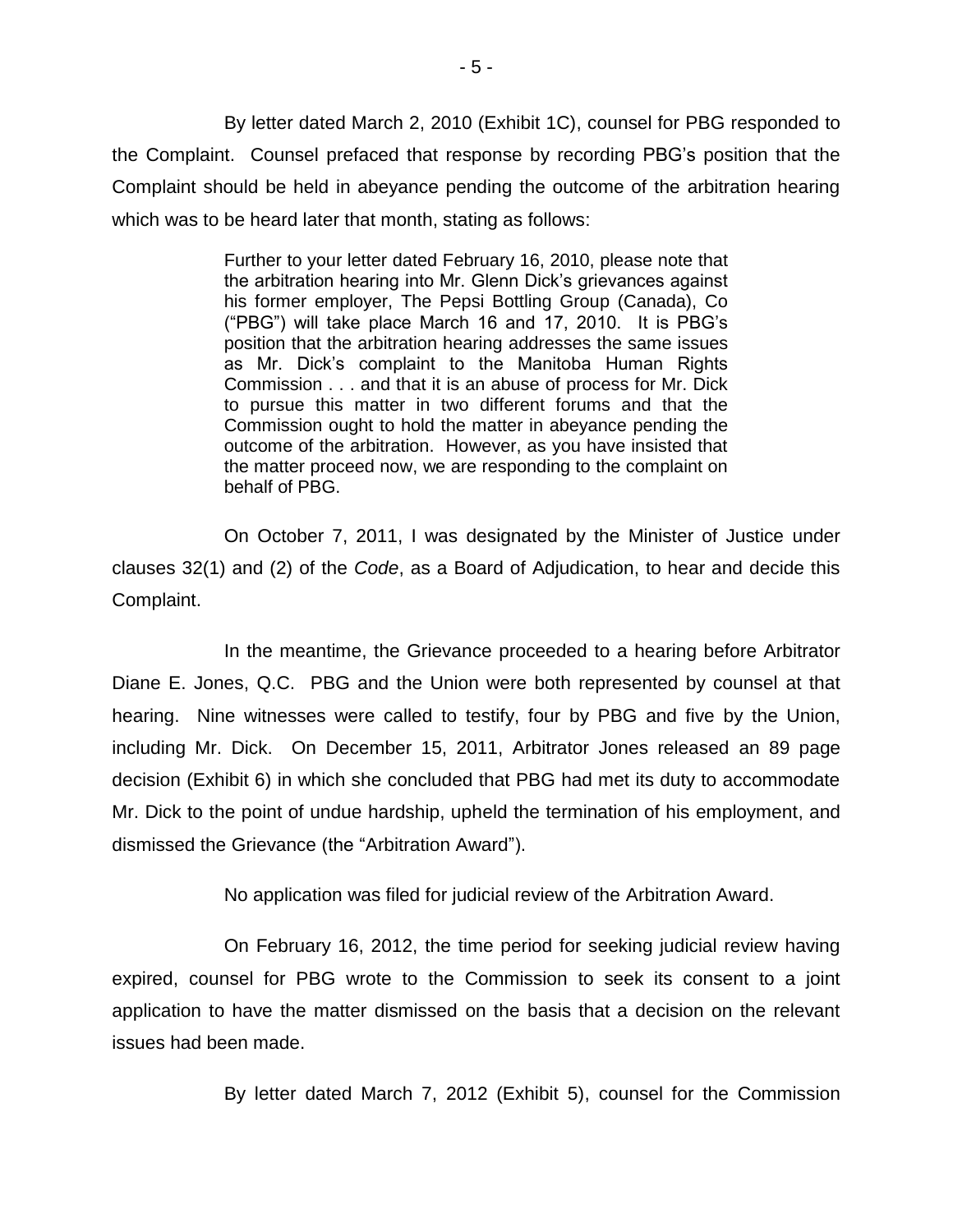responded that the Commission was prepared to consent to a motion to dismiss the Complaint prior to its proceeding to an adjudication hearing.

By letter dated March 21, 2012, counsel for PBG submitted a formal Motion requesting that the Complaint be dismissed as a result of the Arbitration Award. In that letter, counsel referred to the decision of the Supreme Court of Canada in *Figliola* as setting out "the principles of *res judicata*, issue estoppel and collateral attack" which, it was stated, "are all applicable to our Motion", and concluded:

> We submit that the facts and issues before Arbitrator Jones Q.C. and those before you are the same and they have been appropriately dealt with and it would be an abuse of process for you to hear Mr. Dick's Complaint. Mr. Dick has clearly had full opportunity to have his grievances heard with the assistance of his Union and legal counsel and he should not be given another opportunity to relitigate on the same facts and issues.

A conference call was convened on June 12, 2012 with Mr. Dick, counsel for PBG and counsel for the Commission. At that time, Mr. Dick stated that he was not prepared to consent to PBG's Motion to dismiss, and wished to try to retain a lawyer to represent him. Counsel for PBG noted that the issue on the Motion was a very narrow legal issue relating to jurisdiction, and it was agreed that the Motion would proceed separately, on a preliminary basis.

During a second conference call, on June 28, 2012, Mr. Dick advised that he would not be retaining a lawyer to represent him in connection with PBG's Motion, and further confirmed that he was not prepared to consent to PBG's Motion. The Motion was therefore set to be heard on July 31, 2012, by agreement of the parties. The parties referred to certain documents which they expected to introduce by consent at the beginning of the hearing. It was agreed that the parties would provide each other with copies of such documents for their review and approval by July 6, 2012, and that no affidavit or oral evidence would be introduced at the hearing of the Motion.

The hearing of PBG's Motion to dismiss proceeded as scheduled in Winnipeg. Several Exhibits were filed at the commencement of the hearing by agreement of the parties, including the Complaint (Ex. 1B), PBG's response to the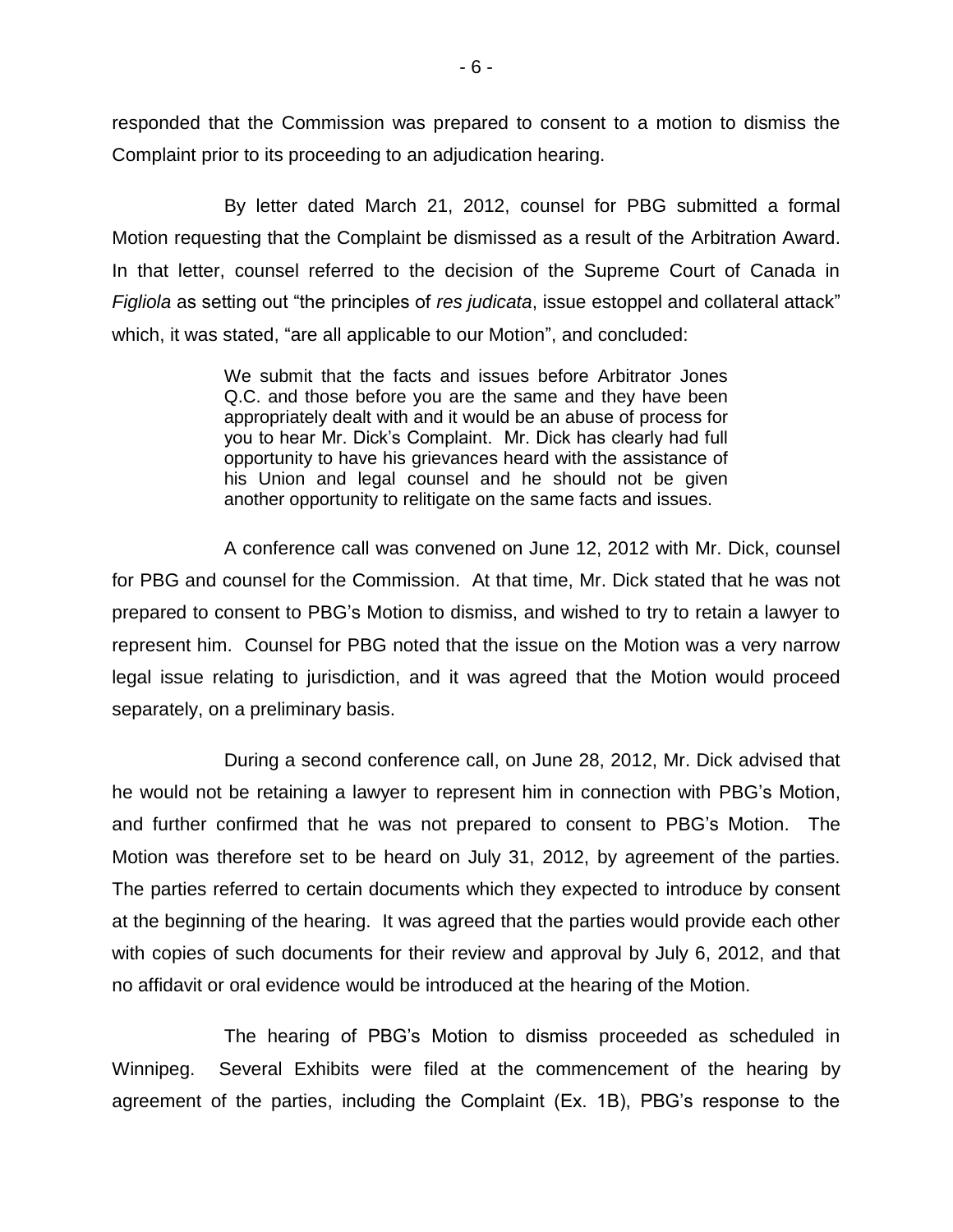Complaint (Ex. 1C), the Grievance (Exs. 4A and B) and the Arbitration Award (Ex. 6). Mr. Dick sought to file certain other documents which he had provided to the other parties, but counsel for PBG objected to their being filed and, by agreement, those documents were marked as Exhibits for Identification and the hearing continued. As previously agreed, no Affidavit or oral evidence was introduced at the hearing of the Motion.

#### Positions of the Parties

## PBG

Counsel for PBG submitted that the termination of Mr. Dick's employment, including allegations of unlawful discrimination and failure to accommodate, were grieved. Mr. Dick was represented by the Union throughout the grievance and arbitration proceedings, and had full benefit of all available legal arguments and remedies. Numerous witnesses were called by both PBG and the Union at the arbitration hearing. Mr. Dick was himself a witness and evidence was presented on his behalf. The Union argued that Mr. Dick was not accommodated to the point of undue hardship and that PBG violated the *Code*. After a careful review of the evidence, the Arbitrator determined that PBG's actions were in good faith and that PBG had met the duty to accommodate Mr. Dick to the point of undue hardship. Due to the severity and permanence of Mr. Dick's physical restrictions, no suitable work could be found. The Arbitration Award was not appealed in any way and was final.

It was PBG's position that the facts and issues which were before the Arbitrator are the same as those which are raised in the Complaint. There is no doubt that the Arbitrator had jurisdiction to fully determine those issues, including the duty to accommodate to the point of undue hardship. The duty to accommodate was mentioned in the Grievance and repeatedly referred to in the Arbitration Award. Mr. Dick clearly had a full opportunity to have his grievances heard, with the assistance of his Union and legal counsel. The issues were appropriately dealt with and decided by the Arbitrator in favour of PBG. What Mr. Dick is attempting to do is to have the merits of his case and the Arbitration Award reconsidered. The time and place for that,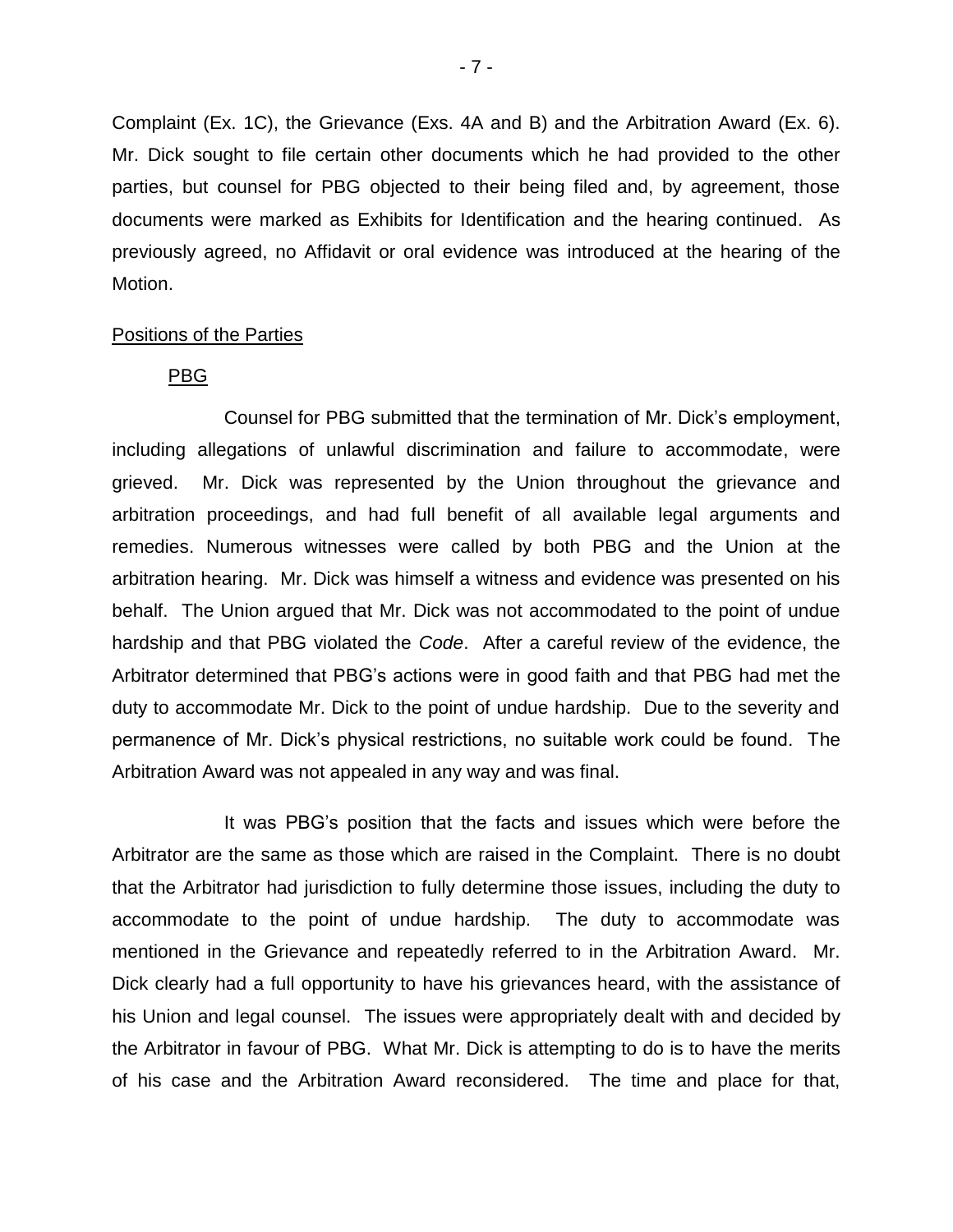however, have passed.

On behalf of PBG, it was submitted that the decision of the Supreme Court of Canada in *Figliola* has clarified that parties should not be allowed to relitigate a matter where a final decision has been rendered in another forum. Relitigating the issue of whether PBG met its duty to accommodate Mr. Dick to the point of undue hardship would violate important legal principles including *res judicata*, issue estoppel and collateral attack. It would also be an abuse of process. To allow Mr. Dick to relitigate the issues would undermine the confidence and integrity of the judicial process, and would not serve the administration of justice. Another hearing would result in all witnesses being called again to testify, and would be disruptive and costly. It is in the public interest that the finality of the Arbitration Award be relied upon.

PBG's counsel referred to two decisions where Ontario's Human Rights Tribunal, applying *Figliola*, refused to allow a complainant to proceed with an application or part of an application on the basis that the allegations had previously been appropriately dealt with in arbitration proceedings. (*Gomez* v. *Sobeys Milton Retail Support Centre*, 2011 HRTO 2297 ("*Gomez*") and *Paterno* v. *The Salvation Army, Centre of Hope*, 2011 HRTO 2298 ("*Paterno*").

Counsel further noted that the Commission has consented to PBG's Motion to dismiss. It was submitted that the law on this issue is clear: parties do not have the right to have their claims relitigated in a second forum. The parties have received a decision on Mr. Dick's complaint of discrimination with respect to the termination of his employment and the duty to accommodate, and there is no point in a human rights adjudicator convening another hearing on the same issues.

In response to a question from the Adjudicator regarding the differences in the legislation at issue in *Figliola* and the Manitoba *Code*, counsel for PBG submitted that although the statutory provisions are important, the common law principles are the same and should be applied. Those principles are well-accepted in common law, and a statutory provision to dismiss is not required. Counsel further pointed to the fact that the Commission has consented to PBG's Motion to dismiss the Complaint based on the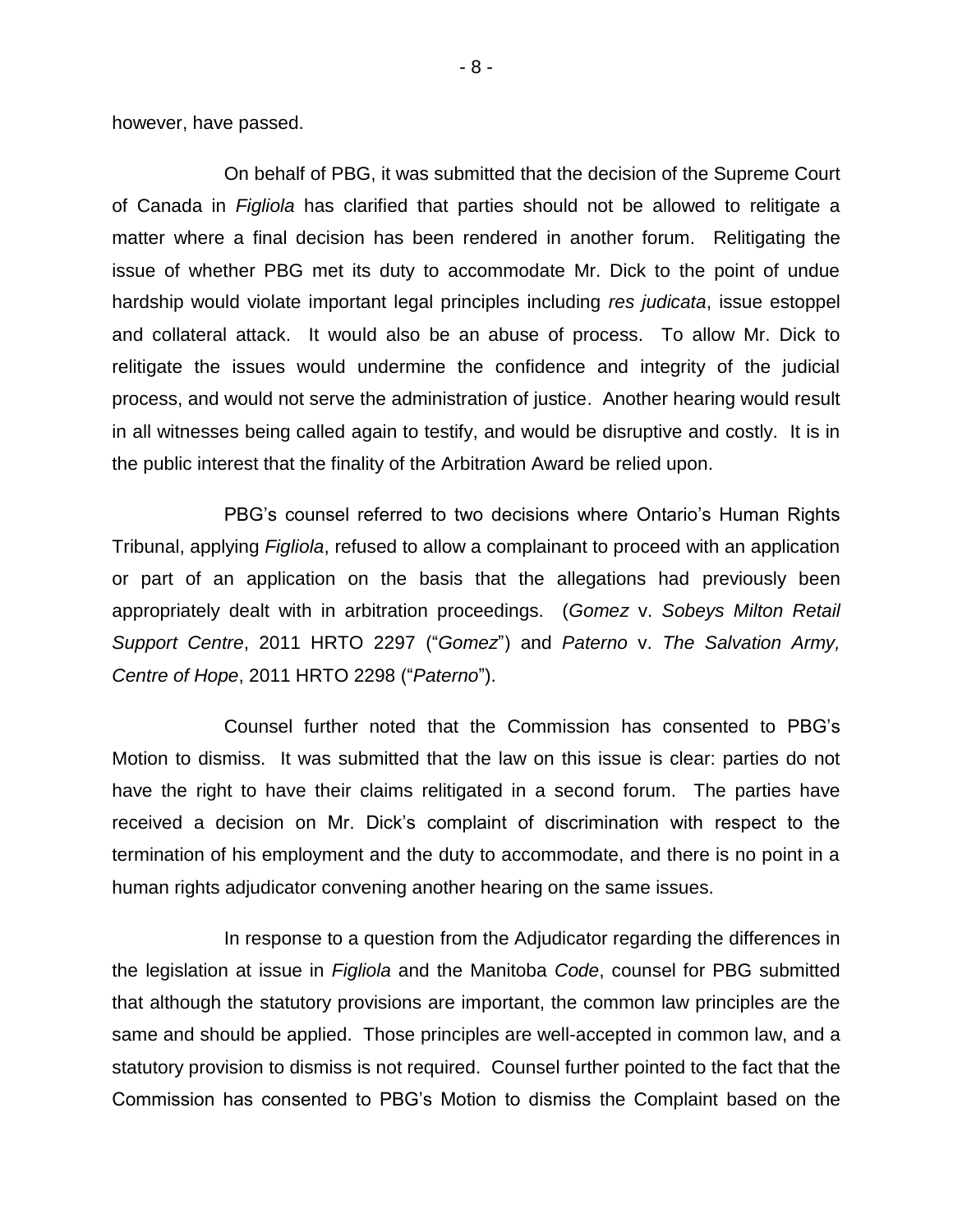common law principles, and submitted that the Commission's consent ought to be persuasive and determinative.

#### The Commission

Counsel for the Commission confirmed that the Commission has consented to PBG's application to have the Complaint dismissed prior to its proceeding to an adjudication hearing. Counsel advised that the Commission relies on much of the argument made by PBG's counsel, as well as a few additional points which, in the Commission's view, are important to consider.

Counsel referred to the role of the Commission, noting that it is a party to the adjudication and has carriage of the Complaint. While the Commission presents the Complaint at the adjudication, it is not acting for the Complainant per se. Rather, its role is to represent the public interest. In consenting to the Motion to dismiss, the Commission must consider the public interest in the issue arising from the Motion. The Commission is not, at this stage, speaking to the merits or substantive aspects of the Complaint.

Counsel for the Commission submitted that an adjudicator has jurisdiction under section 42 of the *Code* to deal with any question that must be decided in completing the adjudication. It is therefore within the adjudicator's exclusive jurisdiction to determine the issues that arise from PBG's Motion.

Commission counsel acknowledged that there are specific provisions in the British Columbia and Ontario statutes dealing with a tribunal's ability to dismiss a complaint prior to adjudication, but that no such provision is found in Manitoba's *Code*. When considering PBG's application, the Commission applied a broad interpretation of the *Code*, with reference to the common law and the Supreme Court's direction in *Figliola* with respect to duplicative proceedings, abuse of process, collateral attack and issue estoppel. Counsel submitted that I must similarly determine on this Motion whether Mr. Dick's claim has been appropriately dealt with by another adjudicative body.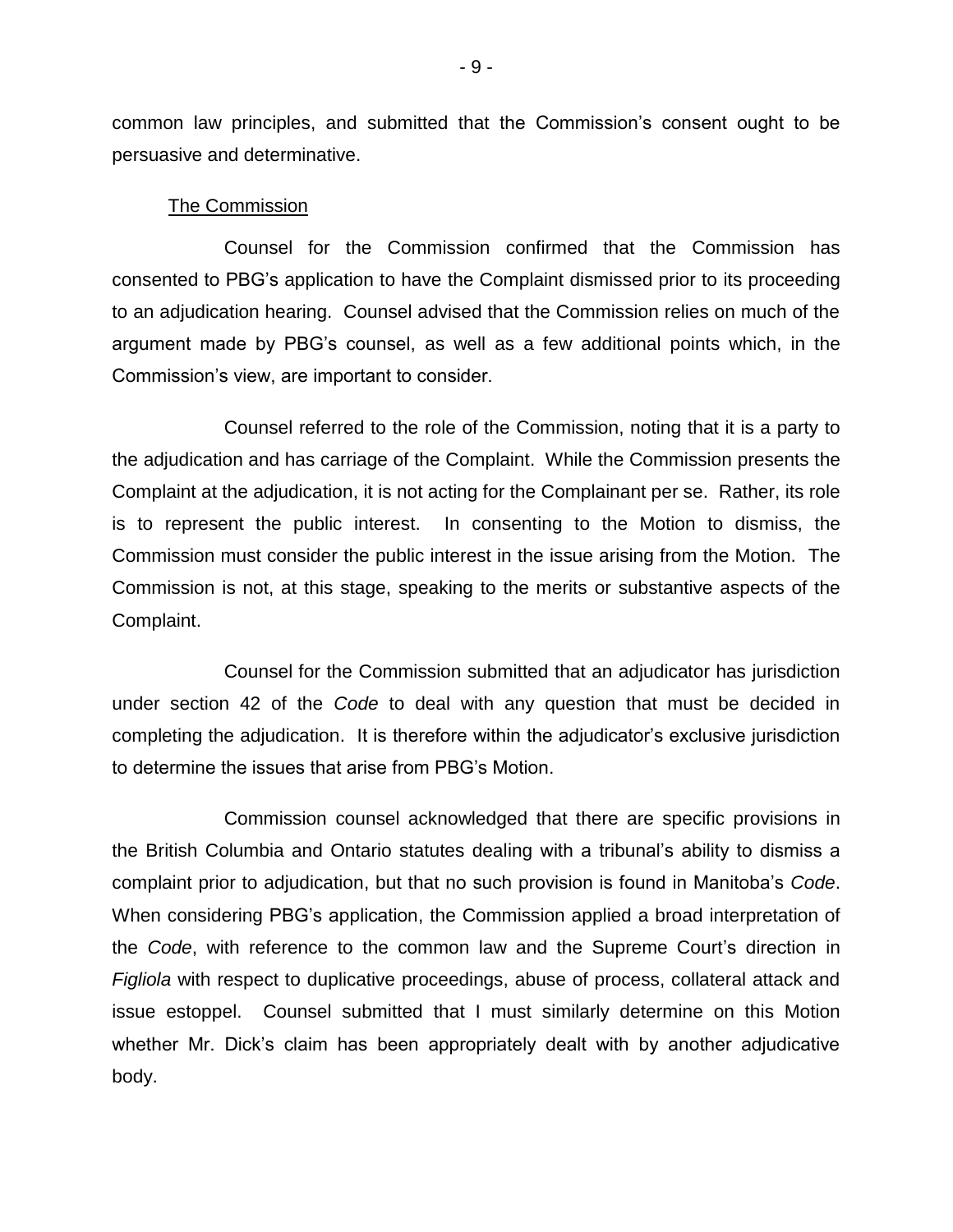Counsel noted that the Complaint is a claim under section 14 of the *Code*, of discrimination and failure to accommodate. The law with respect to the duty to accommodate requires an analysis of whether there has been accommodation to the point of undue hardship. In the Commission's submission, the Arbitrator appropriately dealt with these issues and satisfied all of the requirements in *Figliola*. In this regard, counsel noted that the human rights issue was specifically plead in the Grievance, that the Arbitrator had jurisdiction to deal with it and did so; that the same issues and the same tests would be before me as were before the Arbitrator, and the evidence would be the same or similar; and that Mr. Dick or his privy had the opportunity to know the case to be met and to meet it, that he was represented by and worked with the Union to present his case.

Commission counsel stated that the Commission recognizes that Mr. Dick may wish that his case had been presented in another fashion, but that the parties should not be required to proceed to a hearing on that reason alone. She argued that *Figliola* is binding, and that the overriding principles of fundamental justice and fairness require that the Complaint be dismissed.

Counsel pointed out that PBG had requested throughout that the process under the *Code* be held in abeyance pending the outcome of the arbitration. Taking a cautious approach with respect to concurrent jurisdiction, the Commission was not prepared to hold the matter in abeyance and proceeded with its investigation under the *Code*. That investigation resulted in a determination that there was enough evidence of a contravention of the *Code* that it should be referred to adjudication. Since *Figliola*, however, the Commission has had to take a further look at duplicative or concurrent proceedings, and with respect to these proceedings, felt bound by *Figliola* to consent to PBG's Motion.

Counsel also noted that when determining whether a complaint is to be referred for adjudication pursuant to section 29(3) of the *Code*, the Commission must consider whether such further proceedings would further the objectives of the *Code* or assist the Commission in discharging its responsibilities under the *Code*. Counsel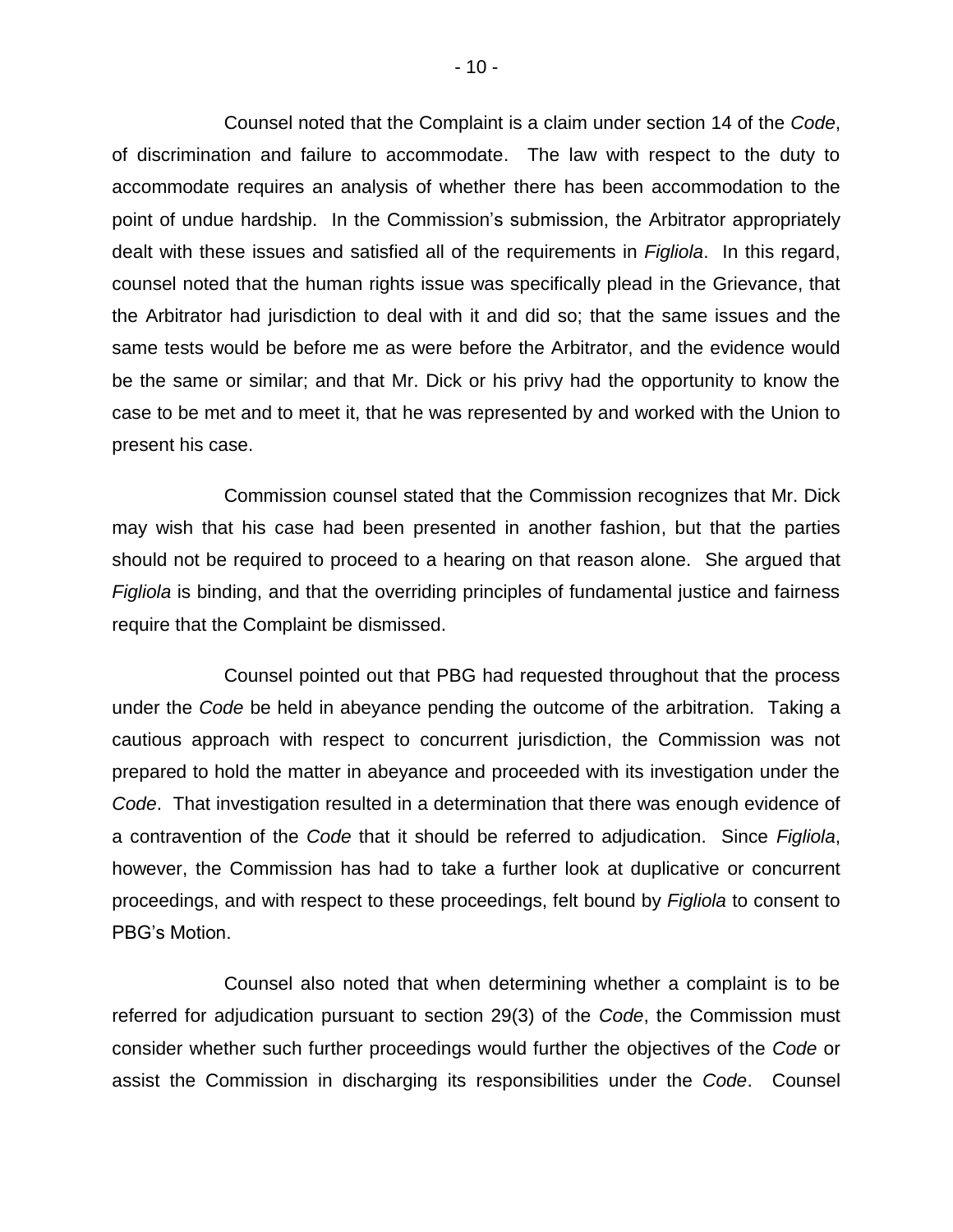0noted that things have changed since the Arbitration Award; the issue of discrimination has been dealt with, and it would not assist the Commission in the discharge of its responsibilities to relitigate the issues at another hearing.

In conclusion, it was submitted that to proceed to adjudication would result in an abuse of process and essentially the relitigation of the same issues. There were other avenues available to Mr. Dick if he disagreed with the Arbitration Award. As he has already obtained a decision in the arbitration proceedings, it is no longer in the public interest to attempt to establish his Complaint in another hearing. The Commission therefore asked that the Complaint be dismissed without holding a hearing.

#### Mr. Dick

In his submission, Mr. Dick argued that the Complaint should proceed to a hearing because the Union never helped him, even though it should have done so. Mr. Dick argued that there were documents and earlier grievances which should have been brought before the Arbitrator. He argued that reports and testimony which were relied on were contradictory.

He also suggested that there were significant errors in the Arbitration Award. The biggest error, he said, was that the Arbitration Award was based on a job description which he signed under duress, and which was not his job.

Mr. Dick stated that he had always said that he did not want to consent to this matter proceeding as it has. He could not understand why the Union had not advanced or was not advancing his case through the human rights process under the *Code*.

Mr. Dick did not make any submissions about the application of *Figliola* or any of the common law doctrines referred to by PBG and the Commission.

#### Reply by PBG

In reply, counsel for PBG stated that matters which Mr. Dick referred to in his submission, such as the issue of duress, were all discussed at the arbitration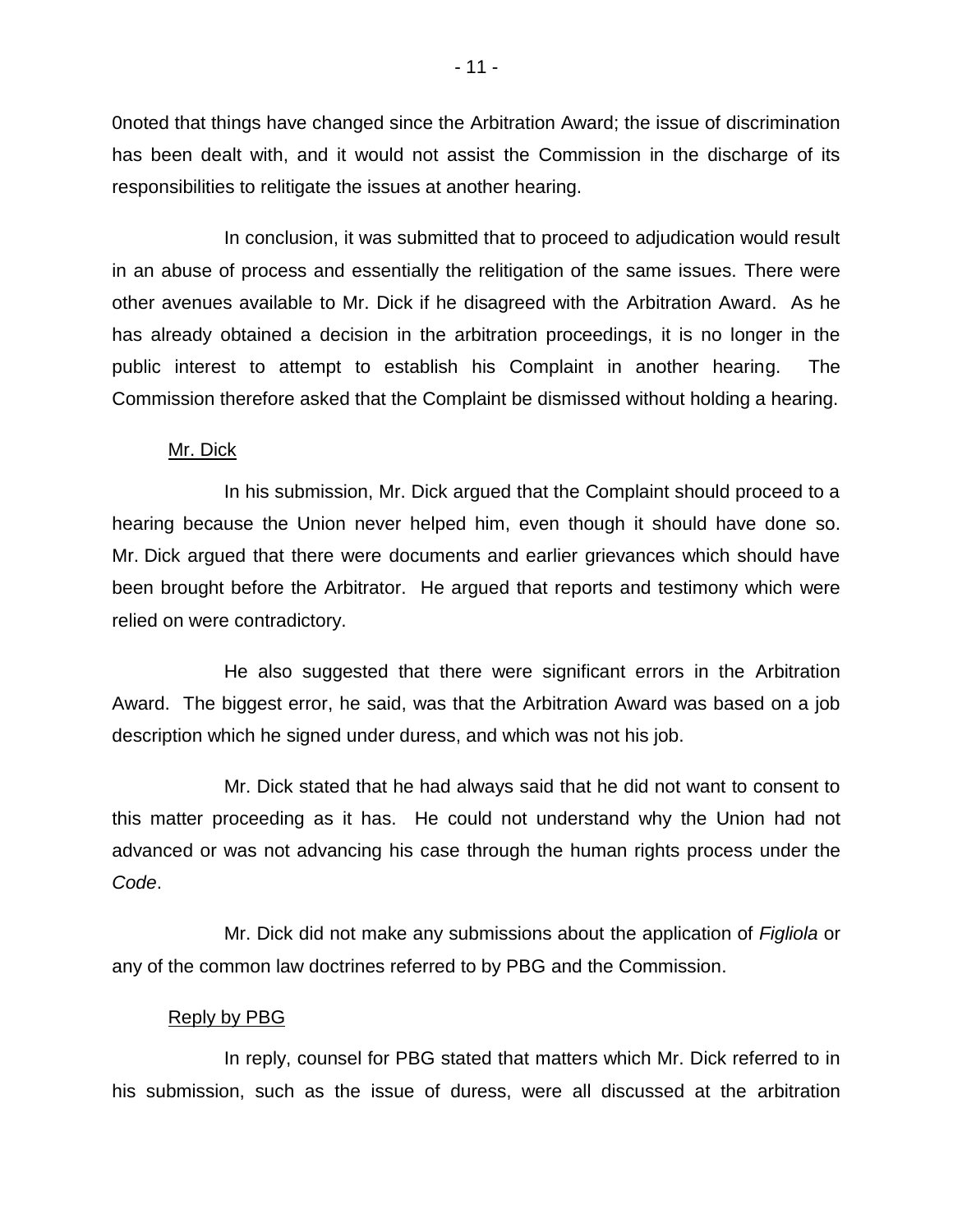hearing and dealt with in the Arbitration Award. Mr. Dick referred to contradictory reports, but these were examined and referred to by the Arbitrator in the Arbitration Award. The Arbitrator went through each position and the tasks within each position, and ultimately concluded that the risk of injury to Mr. Dick was too high. This was very much at the crux of the Arbitration Award.

Mr. Dick is clearly unhappy with the representation he received from the Union. However, the issues were all litigated, and there is nothing new for the human rights adjudicator to consider. The decision of the Arbitrator is final and should stand.

## Analysis and Decision

As previously stated, the issue on this Motion is whether, in the circumstances of this case, the Complaint must or should be dismissed without a hearing on the basis that the issues have already been decided.

The submissions on behalf of PBG and the Commission focussed in particular on the decision of the Supreme Court of Canada in *Figliola*. It was argued that the Arbitrator has already appropriately dealt with the issues which are raised in the Complaint, that all of the requirements in *Figliola* have been met, and that PBG's Motion must therefore be allowed and the Complaint dismissed.

I am not persuaded that *Figliola* has direct application to this case or is itself determinative of the question on this Motion to dismiss. Rather, in my view, the response to PBG's Motion falls to be determined through the application of the common law doctrines, and in particular, of issue estoppel and/or abuse of process. Based on the application of those doctrines, I am satisfied that in the circumstances of this case, PBG's Motion ought to be allowed and the Complaint dismissed. My reasons are as follows.

## *Figliola*

In *Figliola*, the Court dealt with the interpretation and application of section 27(1)(f) of British Columbia's *Human Rights Code* (the "*B.C. Code*"). That section reads as follows: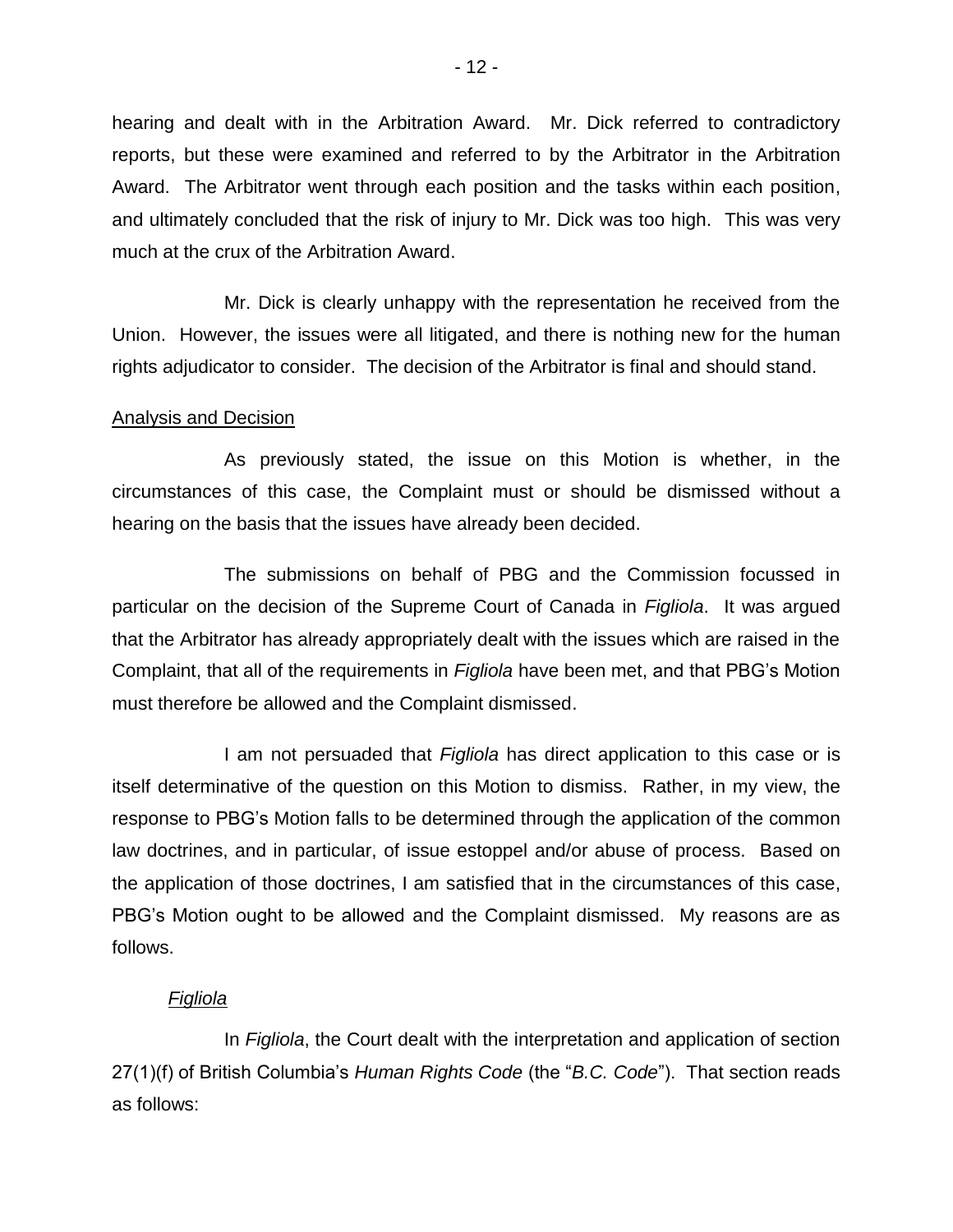27(1) A member or panel may, at any time after a complaint is filed and with or without a hearing, dismiss all or part of the complaint if that member or panel determines that any of the following apply:

. . .

(f) the substance of the complaint or that part of the complaint has been *appropriately dealt with* in another proceeding; . . . .

(Emphasis added)

The issue in *Figliola* was identified as follows, at paragraph 2 of the decision:

> In British Columbia, there is legislation giving the Human Rights Tribunal a discretion to refuse to hear a complaint if the substance of that complaint has already been appropriately dealt with in another proceeding. The issue in this appeal is how that discretion ought to be exercised when another tribunal with concurrent human rights jurisdiction has disposed of the complaint.

In *Figliola*, complainants who suffered from chronic pain had sought compensation from British Columbia's Workers' Compensation Board (WCB). Pursuant to the WCB's chronic pain policy, they received a fixed amount of compensation. They appealed to the WCB's Review Division, arguing that a policy which set a fixed award for chronic pain was patently unreasonable, unconstitutional and discriminatory on the grounds of disability under the *B.C. Code*. The Review Officer accepted that he had jurisdiction over the human rights complaint and concluded that the WCB's chronic pain policy was not contrary to the *B.C. Code* and therefore not discriminatory.

Instead of challenging that decision through judicial review, the complainants filed new complaints with the Human Rights Tribunal, repeating the same arguments they had made before the WCB's Review Division. The WCB then brought a motion asking the Tribunal to dismiss the new complaints, arguing in part that under section 27(1)(f) of the *B.C. Code*, the complaints had already been "appropriately dealt with" by the Review Division.

The Human Rights Tribunal rejected the WCB's argument and dismissed its motion. The Tribunal concluded that the substance of the complaints had not been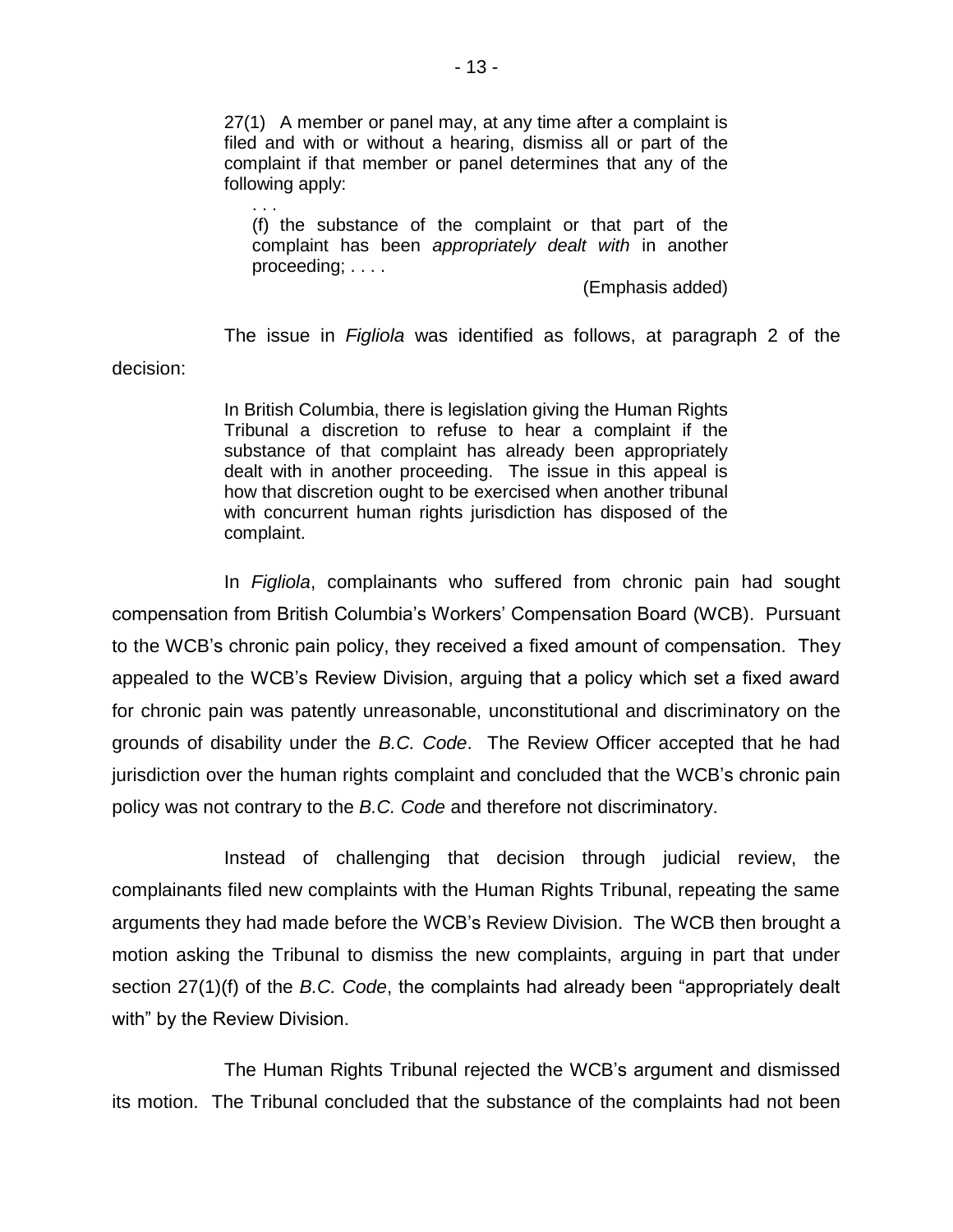appropriately dealt with in the review process, that the issue raised was an appropriate question for the Tribunal to consider, and that the parties to the complaints should receive the benefit of a full Tribunal hearing.

The decision of the Human Rights Tribunal was ultimately set aside by the Supreme Court of Canada. The Court unanimously concluded that the Tribunal's decision was patently unreasonable and the appeal should be allowed. The Court was split, however, in its interpretation of the principles underlying section 27(1)(f) of the *B.C. Code*, and of the discretion conferred by that section.

Writing for the majority (5:4) in *Figliola*, Abella J. stated that section 27(1)(f) is the "statutory reflection of the collective principles underlying [the] doctrines" of issue estoppel, collateral attack and abuse of process, doctrines which are "used by the common law as vehicles to transport and deliver to the litigation process principles of finality, the avoidance of multiplicity of proceedings, and protection for the integrity of the administration of justice, all in the name of fairness." (para. 25)

Justice Abella summarized the collective underlying principles of those common law doctrines as follows, at paragraph 34:

- It is in the interests of the public and the parties that the finality of a decision can be relied on . . . .
- Respect for the finality of a judicial or administrative decision increases fairness and the integrity of the courts, administrative tribunals and the administration of justice; on the other hand, relitigation of issues that have been previously decided in an appropriate forum may undermine confidence in this fairness and integrity by creating inconsistent results and unnecessarily duplicative proceedings . . . .
- The method of challenging the validity or correctness of a judicial or administrative decision should be through the appeal or judicial review mechanisms that are intended by the legislature . . . .
- Parties should not circumvent the appropriate review mechanism by using other forums to challenge a judicial or administrative decision . . . .
- Avoiding unnecessary relitigation avoids an unnecessary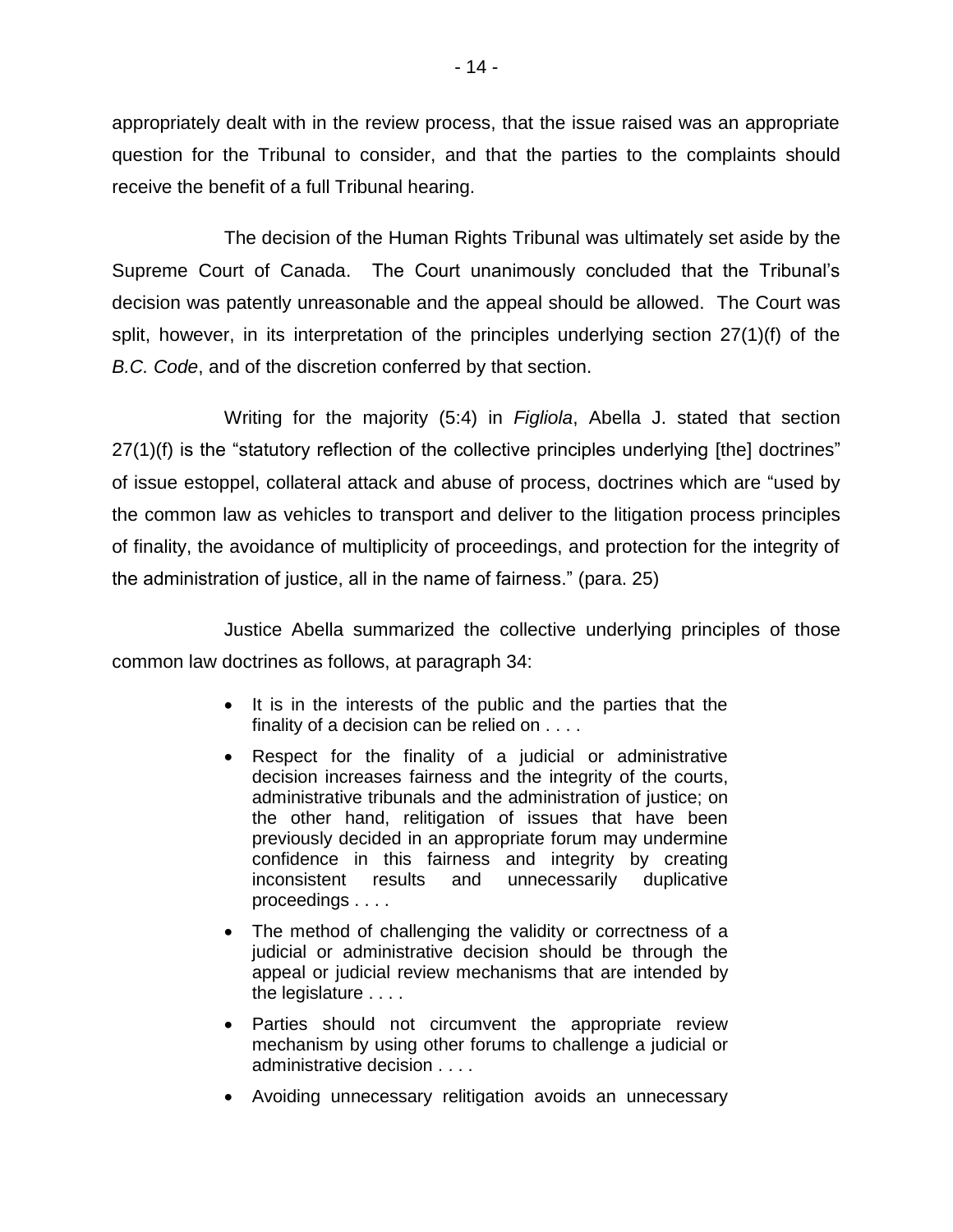expenditure of resources . . . .

Justice Abella determined that section 27(1)(f) of the *B.C. Code* embraces those underlying principles, but does not codify the doctrines themselves, stating as follows, at paragraph 36:

> Read as a whole, s. 27(1)(f) does not codify the actual doctrines or their technical explications, it embraces their underlying principles in pursuit of finality, fairness, and the integrity of the justice system by preventing unnecessary inconsistency, multiplicity and delay. That means the Tribunal should be guided less by precise doctrinal catechisms and more by the goals of the fairness of finality in decision-making and the avoidance of the relitigation of issues already decided by a decision-maker with the authority to resolve them. Justice is enhanced by protecting the expectation that parties will not be subjected to the relitigation in a different forum of matters they thought had been conclusively resolved. Forum shopping for a different and better result can be dressed up in many attractive adjectives, but fairness is not among them.

She then set out three questions or factors which the Tribunal should consider (and others it should not consider) when applying section 27(1)(f) of the *B.C. Code* as follows, at paragraphs 37 to 38:

> Relying on these underlying principles leads to the Tribunal asking itself whether there was concurrent jurisdiction to decide human rights issues; whether the previously decided legal issue was essentially the same as what is being complained of to the Tribunal; and whether there was an opportunity for the complainants or their privies to know the case to be met and have the chance to meet it, regardless of how closely the previous process procedurally mirrored the one the Tribunal prefers or uses itself. All of these questions go to determining whether the substance of a complaint has been "appropriately dealt with". At the end of the day, it is really a question of whether it makes sense to expend public and private resources on the relitigation of what is essentially the same dispute.

> What I do *not* see s. 27(1)(f) as representing, is a statutory invitation either to "judicially review" another tribunal's decision, or to reconsider a legitimately decided issue in order to explore whether it might yield a different outcome. . . . The procedural or substantive correctness of the previous proceeding is not meant to be bait for another tribunal with a concurrent mandate.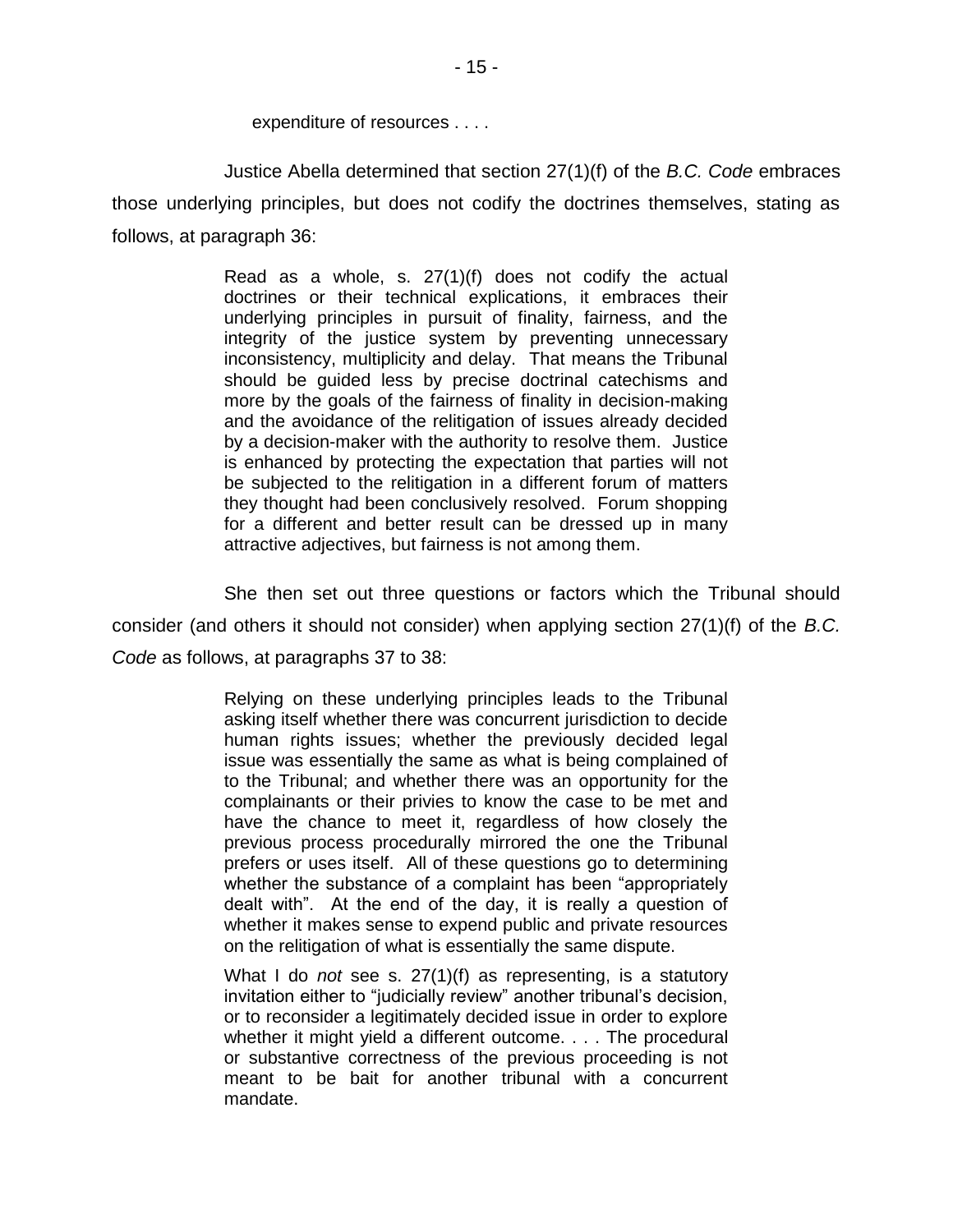Justice Abella concluded that the Tribunal's discretion under section 27(1)(f) was "limited", and that the legislature did not intend in that section to give the Tribunal a "wide berth" to decide whether or not to dismiss a complaint. (paras. 39-40)

She further differentiated between the application of the common law doctrines and the application of the principles underlying those doctrines, stating as follows, at paragraph 44:

> . . . [Section] 27(1)(f) does not call for the technical application of any of the common law doctrines - issue estoppel, collateral attack or abuse of process - it calls instead for an approach that applies their combined principles.

Turning to how the Tribunal had exercised its discretion in that case, she stated, at paragraph 46:

> $\ldots$  Because I see s. 27(1)(f) as reflecting the principles of the common law doctrines rather than the codification of their technical tenets, I find the Tribunal's strict adherence to the application of issue estoppel to be an overly formalistic interpretation of the section, particularly of the phrase "appropriately dealt with".

Justice Abella went on to conclude that the Tribunal had based its decision to proceed with the complaints and have them relitigated on predominantly irrelevant factors, including whether the particular requirements of issue estoppel had been met, and ignored its true mandate under section 27(1)(f).

Writing for the minority, Cromwell J. viewed the common law finality doctrines "as being concerned with striking an appropriate balance between the important goals of finality and fairness, more broadly considered", and section 27(1)(f) as conferring, in very broad language, a flexible discretion on the Tribunal to enable it to achieve that balance. In his view, both the common law, and in particular section 27(1)(f) of the *B.C. Code*, were intended "to achieve the necessary balance between finality and fairness through the exercise of discretion." (para. 58)

Justice Cromwell would therefore have held that the Tribunal had a broader scope of discretion when applying section 27(1)(f). He went on to conclude,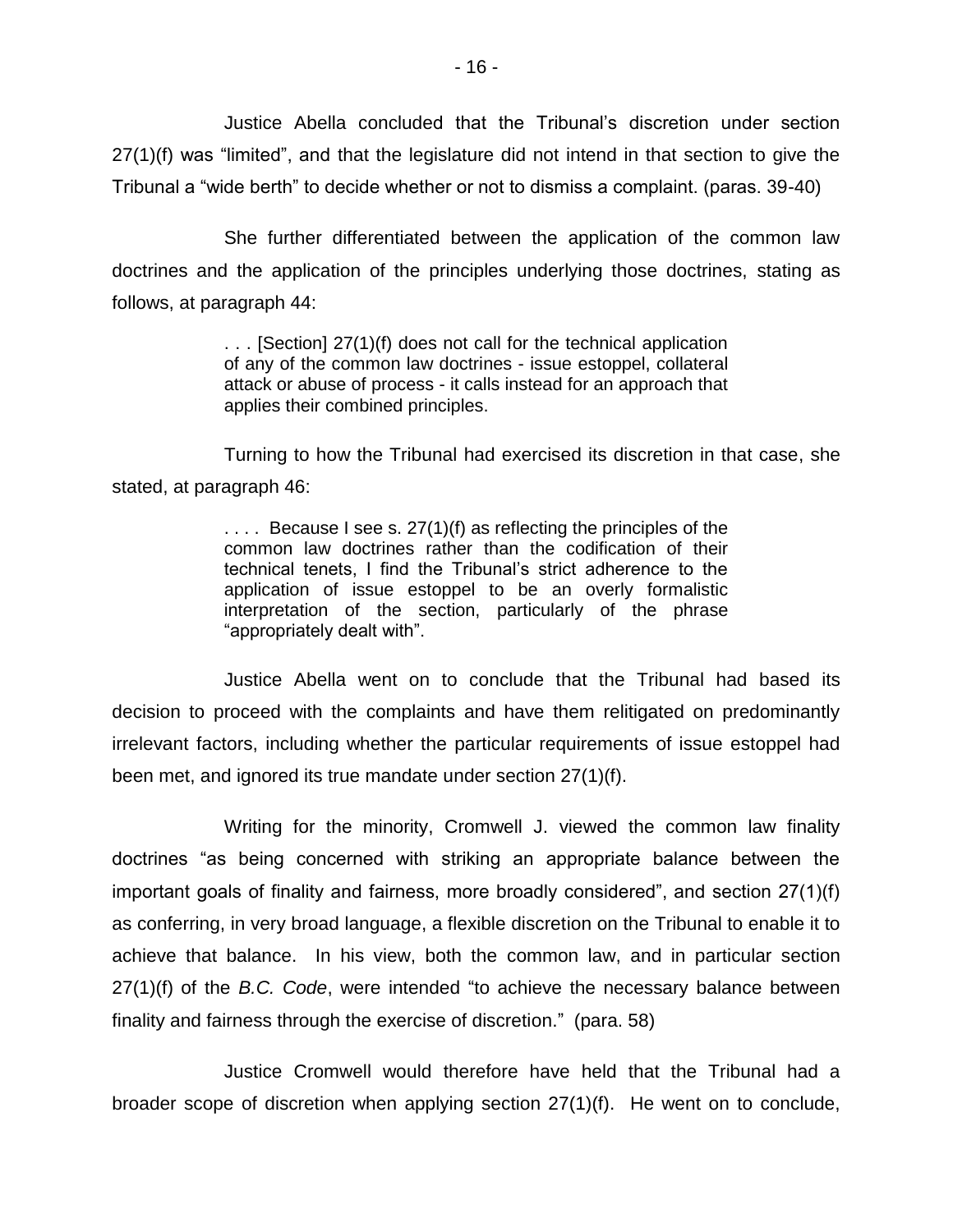nevertheless, that the Tribunal had erred in several respects in the exercise of that discretion. He found that the Tribunal had, among other things, failed to consider whether the "substance" of the complaint had been addressed, thus failing to take that statutory requirement into account, and failed to consider the fundamental fairness or otherwise of the earlier proceeding, all of which led the Tribunal "to give no weight at all to the interests of finality and to largely focus instead on irrelevant considerations of whether the strict elements of issue estoppel were present." (para. 97) As indicated above, at the end of the day, the minority therefore agreed with the majority's conclusion that the Tribunal's decision not to dismiss the complaint under section 27(1)(f) was patently unreasonable.

#### *Gomez* and *Paterno*

In its submission on this Motion, PBG also relied on two decisions of the Ontario Human Rights Tribunal which applied *Figliola*: *Gomez* and *Paterno*. Those two decisions, both of which were issued by Adjudicator David A. Wright on December 22, 2011, involved the interpretation of section 45.1 of Ontario's *Human Rights Code* (the "*Ontario Code*"). The wording of that section was nearly identical to that of section 27(1)(f) of the *B.C. Code*. Thus, as with section 27(1)(f), section 45.1 empowered the Tribunal to dismiss an application, in whole or in part, if the Tribunal was of the opinion that another proceeding had "appropriately dealt with the substance of the application".

In *Gomez* and *Paterno*, Adjudicator Wright concluded that the Court's reasoning in *Figliola* applied equally to the interpretation and application of section 45.1 of the *Ontario Code*. In *Gomez*, Adjudicator Wright went on to state, at paragraph 4:

> . . . . *Figliola* instructs this Tribunal not to consider the procedural or substantive correctness of the other proceeding or decision when deciding whether the application or part of the application can proceed. If the reasons in the other decision dispose of the human rights issues before the Tribunal, the application or part of the application must be dismissed on the basis that it was appropriately dealt with in the other proceeding.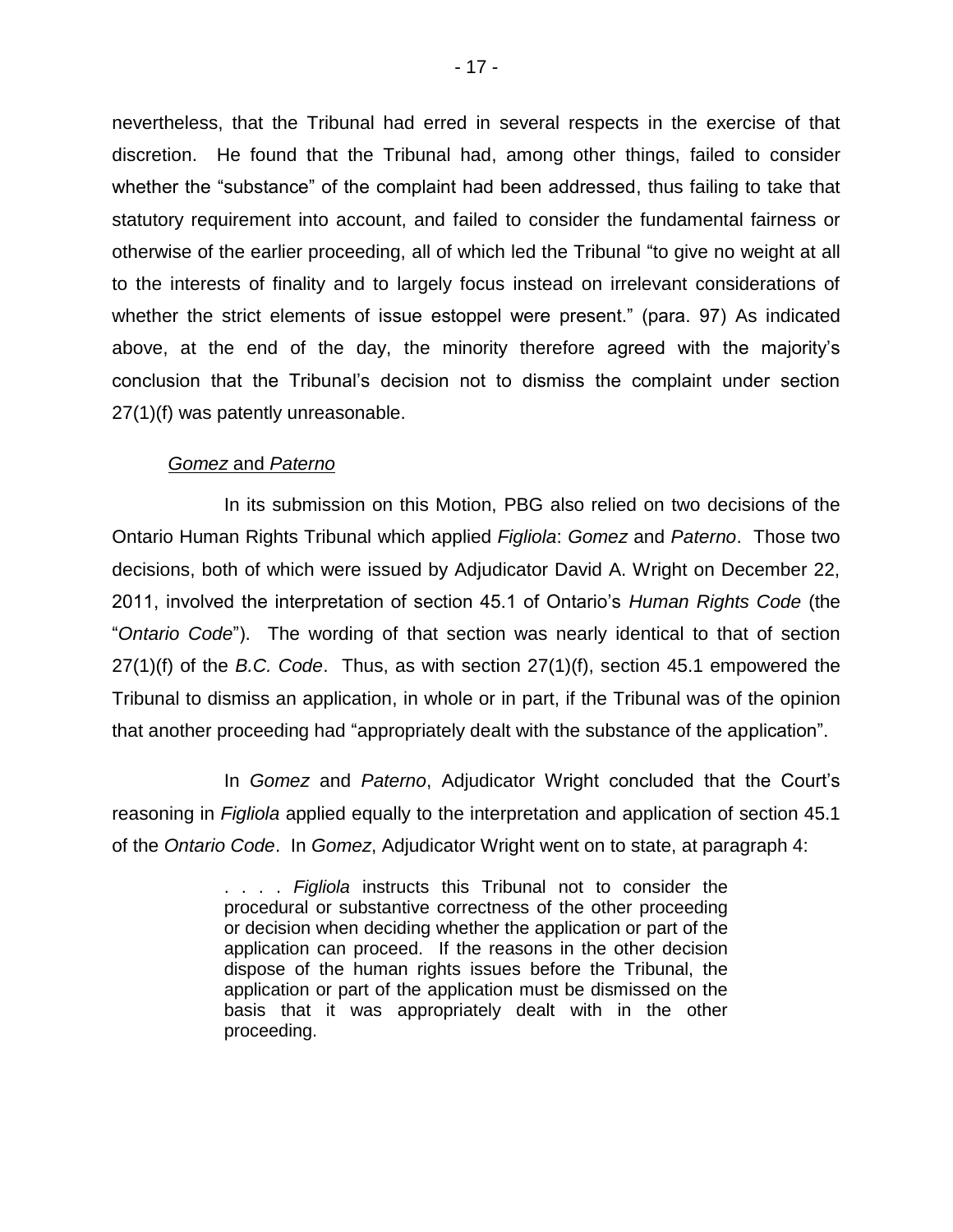#### Application of *Figliola*

*Figliola* involved the interpretation and application of section 27(1)(f) of the *B.C. Code*. There is no similar or equivalent provision to that section (or Ontario's section 45.1) in Manitoba's *Code*. Obviously, neither of those sections has any application to this proceeding.

Counsel for PBG has argued, however, that *Figliola* has clarified that parties should not be allowed to relitigate a matter where a final decision has been rendered in another forum; that the common law principles are the same and should be applied regardless of whether there is a statutory provision to dismiss. It was submitted, therefore, that I must similarly determine whether the issues which are raised in the Complaint have been appropriately dealt with.

I have some difficulty with this submission. I am not satisfied, given the absence of an equivalent provision to section 27(1)(f) in the *Code*, that *Figliola* has direct application to this proceeding or that the applicable test is whether the issues have been "appropriately dealt with".

The test of whether the substance of a matter has been "appropriately dealt with" was expressly set out in the statutory provision which was at issue in *Figliola*. Without such an express statutory provision, I am not convinced that that particular standard or test can be said to apply under the *Code*, or in other words, that an adjudicator under the *Code* has the authority to dismiss a complaint without a hearing on the basis that the issues or substance of the complaint have been "appropriately dealt with".

PBG refers to and is apparently relying on the "common law principles" which are identified in *Figliola*, arguing that they are the same and should be applied regardless of whether there is a statutory provision to dismiss. In my view, this submission confuses or equates the application of the *principles underlying the doctrines* of issue estoppel, collateral attack and abuse of process with the application of the *doctrines* of issue estoppel, collateral attack and abuse of process.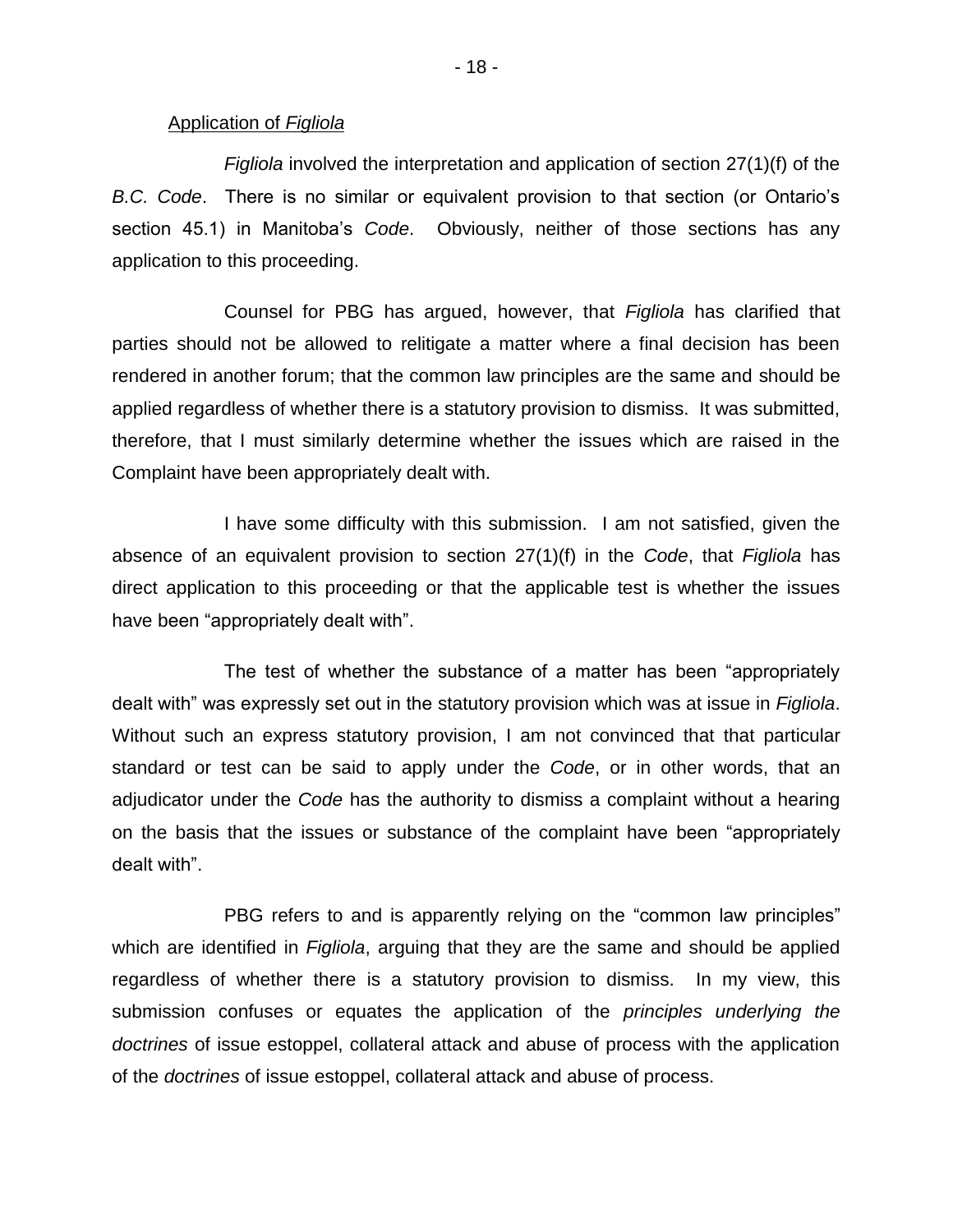Yet in *Figliola*, the Supreme Court expressly distinguished between the application of the principles underlying the common law doctrines and the application of those doctrines themselves. Both the majority and the minority thus concluded that while section 27(1)(f) reflected the collective principles underlying issue estoppel and the other common law doctrines, it did not codify those doctrines. They also both went on to conclude that the Tribunal had erred in focusing on whether the strict elements of the doctrine of issue estoppel had been met when applying section 27(1)(f).

In my view, in the absence of an express statutory provision to dismiss, the Motion to dismiss the Complaint in this case must be based on and satisfy the requirements of the common law doctrines of *res judicata* (issue estoppel), collateral attack and abuse of process, not simply the principles underlying those doctrines.

The doctrines of *res judicata* (issue estoppel), collateral attack and abuse of process consist of a long-established and complex body of common law rules. In *Figliola*, the Court determined that the Tribunal ought not to have considered the strict requirements of those doctrines in applying section 27(1)(f). I do not read the decision in *Figliola* as directing that, in the absence of a statutory provision to dismiss, the basic requirements of the common law doctrines no longer apply and need no longer be considered or satisfied, or as establishing a separate "finality" doctrine or independent test to preclude relitigation.

It is well established that the doctrines of issue estoppel, collateral attack and abuse of process apply to judicial or quasi-judicial decisions of administrative officials and tribunals. An adjudicator under the *Code* is the master of his or her own process, except to the extent that the legislature has withdrawn this power, and has an obligation to ensure that that process is not abused.

As noted by the Commission, section 42 of the *Code* expressly provides that subject to the other provisions of the Code, "every adjudicator has exclusive jurisdiction and authority to determine any question of fact, law, or mixed fact and law that must be decided in completing the adjudication and in rendering a final decision respecting the complaint."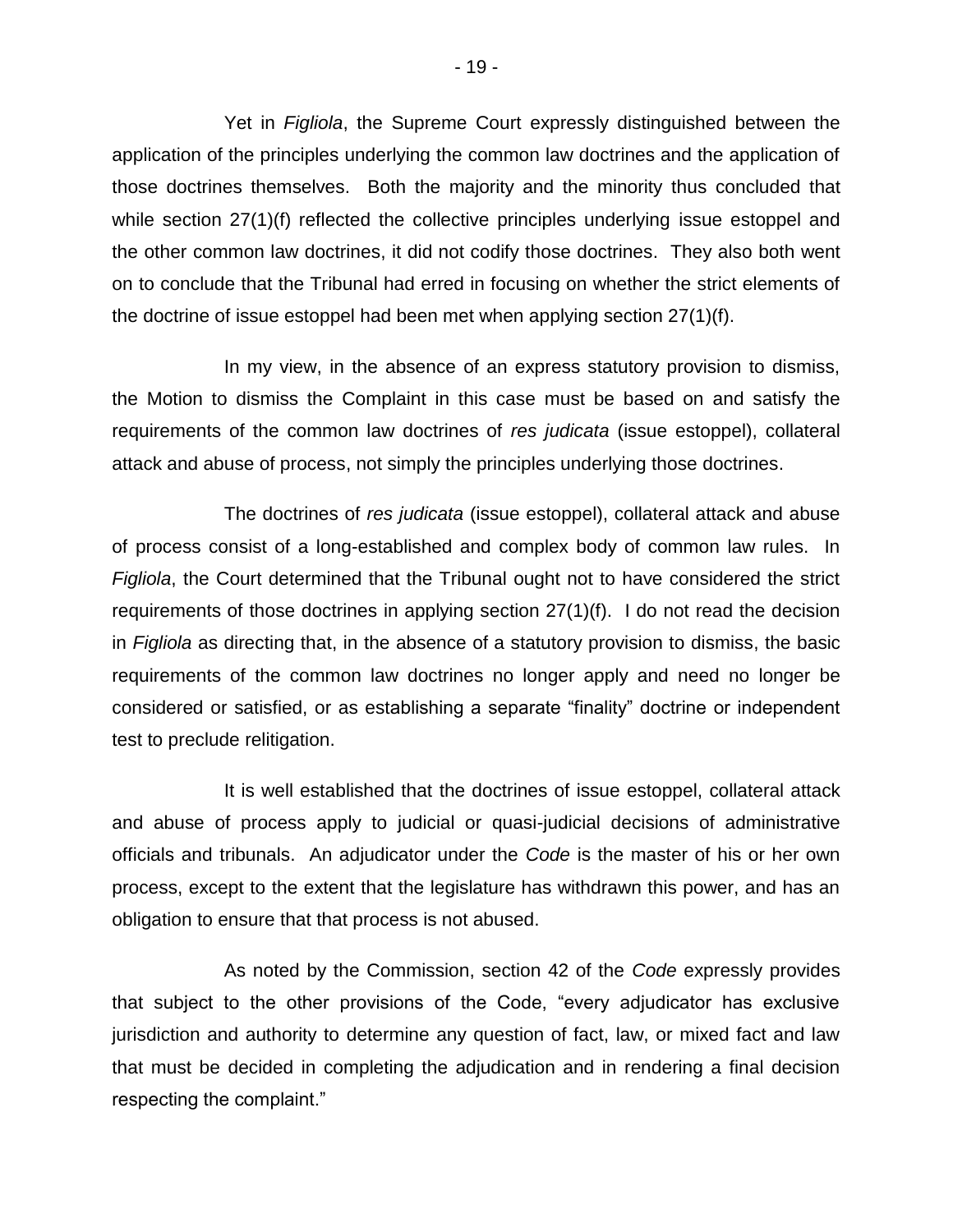While section 42 is stated to be subject to the other provisions of the *Code*, it was not suggested that there is, and I have not identified, any provision in the *Code* which would prevent an adjudicator from dismissing a complaint by way of preliminary motion on the grounds of issue estoppel, abuse of process, or any other common law "finality" doctrine, assuming of course that there are valid grounds for doing so.

## Issue Estoppel

The test for issue estoppel, as outlined in *Danyluk* v. *Ainsworth Technologies Inc.*, [2001] 2 S.C.R. 460, 2001 SCC 44, consists of a two-step analysis. The first step is to determine whether the three requirements or preconditions to the operation of issue estoppel have been established. Those requirements, which were set out by the Supreme Court in *Angle* v. *Minister of National Revenue*, [1975] 2 S.C.R. 248, at page 254, are:

(1) that the same question has been decided;

(2) that the judicial decision which is said to create the estoppel was final; and

(3) that the parties to the judicial decision or their privies were the same persons as the parties to the proceedings in which the estoppel is raised or their privies.

If all three requirements are established, the second step is to determine whether, as a matter of discretion, issue estoppel ought to be applied. (*Danyluk*, para. 33)

## (1) The Same Question

Turning to the first of the three preconditions for issue estoppel, it is clear on the face of the Grievance (Exhibit 4B) that issues of discrimination, and in particular, the duty and alleged failure to accommodate Mr. Dick in accordance with the *Code*, were squarely before the Arbitrator.

A review of the Arbitration Award indicates that a significant amount of evidence was adduced at the hearing with respect to Mr. Dick's injuries and absences, and PBG's efforts to accommodate him since at least 2006. The allegations in the Complaint relate to the same period of time, and in particular, PBG's efforts to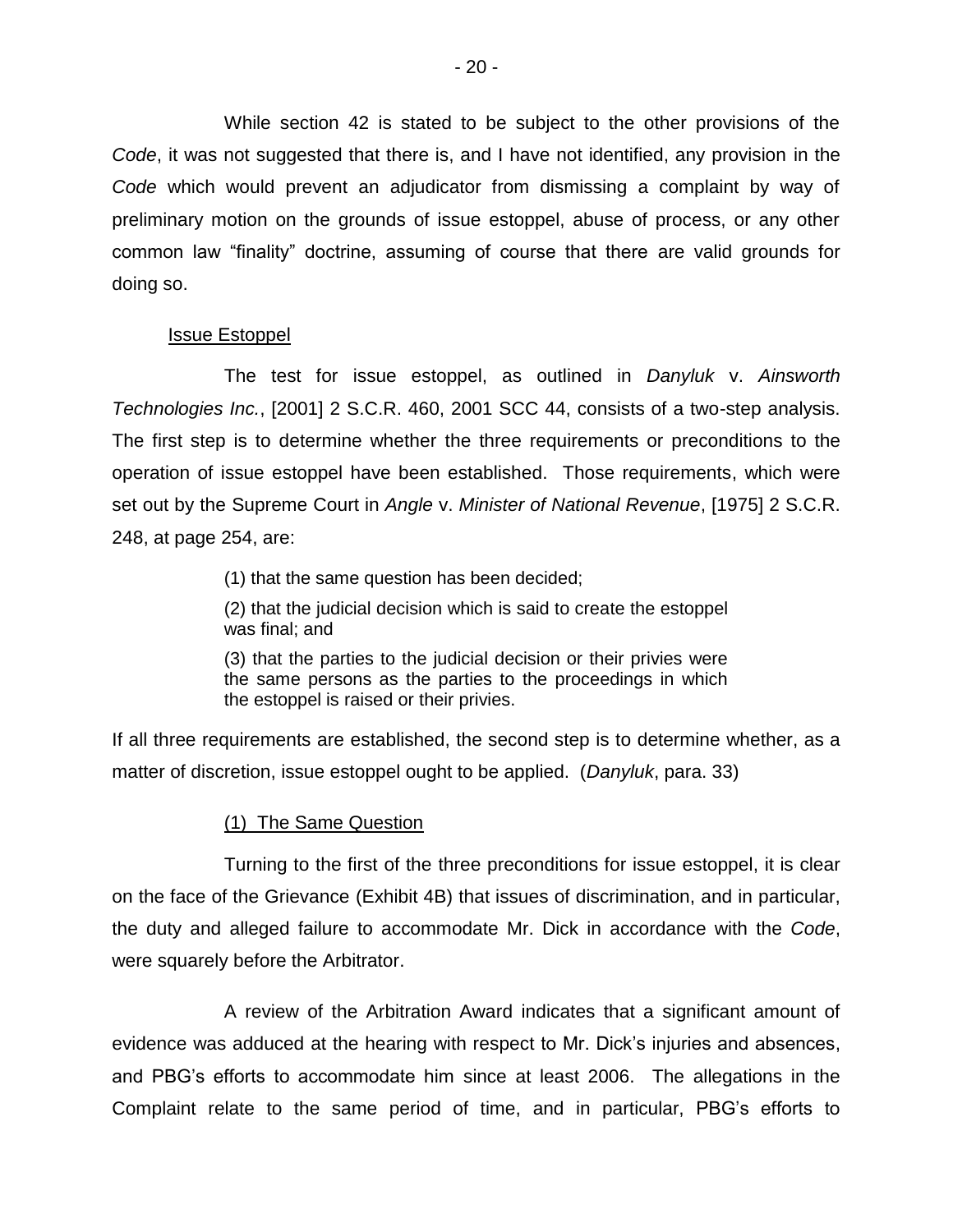accommodate Mr. Dick from 2006 onwards.

The summary of the submissions of the parties, as set out in the Arbitration Award, further indicates that legal issues relating to discrimination and PBG's duty and alleged failure to accommodate Mr. Dick's disability were argued at length, with reference to the relevant provisions of the *Code* and numerous authorities on the subject of the duty to accommodate to the point of undue hardship. The issues which were argued are the same as those which have been raised and would be before me at the hearing of the Complaint.

It is evident from the Arbitration Award, and the Arbitrator expressly confirms, that she carefully considered the evidence and issues in arriving at her decision. After reciting and commenting on the most salient points of the evidence and argument, the Arbitrator thus writes, at page 80:

> I have carefully reviewed and considered the material filed, evidence and argument presented. Mr. Dick has suffered several injuries outside of the workplace which have significantly impacted his working and personal life. The evidence I heard and examined details this as well as the Employer's efforts since September 5, 2006 when the grievor was first cleared to return to work after an absence of many months. After each injury the grievor came back to the Pepsi plant with restrictions which varied according to the injury sustained and which the Employer accommodated.

The Arbitration Award refers not only to numerous medical notes, reports and other documents dating back to 2006, but also to a report prepared by a certified athletic therapist (Mr. Hrynkow) as the result of a joint referral from the Union and PBG following the termination of Mr. Dick's employment and the filing of the Grievance and the Complaint. Based on the evidence, the Arbitrator found that PBG was well aware of its duty to accommodate to the point of undue hardship and had accommodated Mr. Dick since 2006, stating as follows, at pages 82 to 83:

> The Employer's evidence was that it had examined with members of its production management team every job and every task in every job and that it was not able to find a position, and was not able to bundle, unbundle or rebundle tasks to accommodate the grievor given his restrictions. I am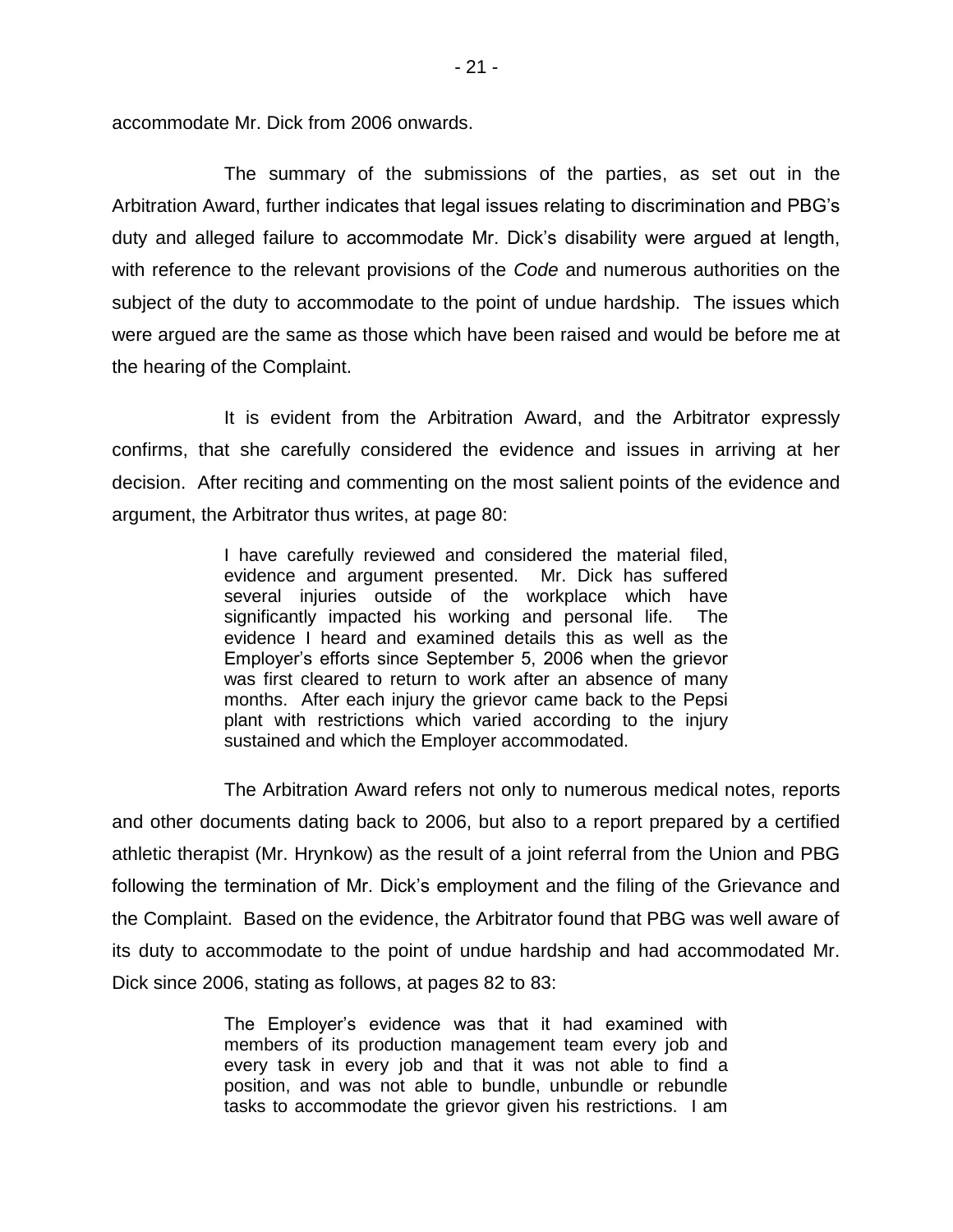satisfied, based on Ms. Dezan and Mr. Slama's evidence that the Employer examined every job and every task prior to the grievor's termination and did so again upon receipt of Mr. Hrynkow's analysis. The Employer is well aware of its duty to accommodate to the point of undue hardship and had since 2006 accommodated the grievor in one manner or another. There is no evidence before me to suggest that the Employer undertook these examinations pre and post termination other than in the utmost good faith and in recognition of its legal obligations.

The Arbitrator ultimately determined that PBG had not breached its duty to accommodate Mr. Dick to the point of undue hardship, stating as follows, at page 87:

> I conclude from the whole of the evidence that there is no existing position that can be modified, or bundled/rebundled tasks that can be created, to accommodate the grievor without causing undue hardship to the Employer and the termination is upheld.

With respect to this particular element, I have considered Mr. Dick's submission that there were documents and earlier grievances which should have been brought before the Arbitrator. It is not my place to evaluate whether additional evidence should have been brought before the Arbitrator. Can it be said, however, that such documents or grievances point to separate issues which form part of the Complaint but were not before the Arbitrator? In my view, it cannot.

Among other things, it is not clear what documents or grievances Mr. Dick is referring to. Mr. Dick filed seven documents as Exhibits for Identification. No other documents were referred to in particular in respect of this argument. All of the seven documents which were filed are from 2007 or 2008, and are thus within the time period that is addressed in the Arbitration Award and in respect of which the Arbitrator concluded that PBG had accommodated Mr. Dick. It would also appear from references in the Arbitration Award that most, if not all, of the seven documents were before the Arbitrator and were actually marked as Exhibits at the arbitration hearing. (see, e.g. Grievance Resolve (Final Settlement) dated May 31, 2007 (Ex. C), referred to in the Arbitration Award at p. 68; Letter dated April 20, 2007 (Exs. D and E), referred to in the Arbitration Award at pp. 7, 10 and 45)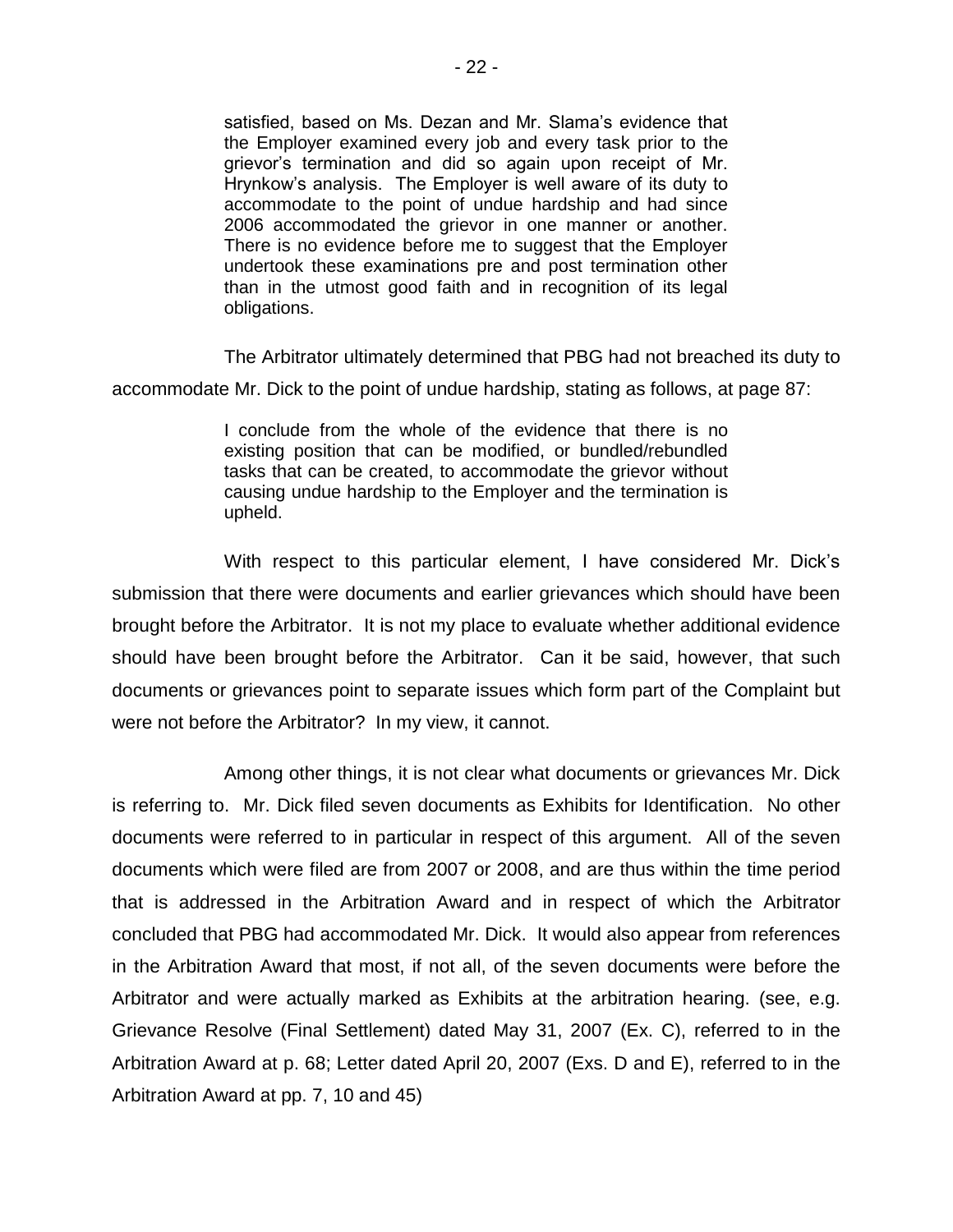In light of the foregoing, I am satisfied that the issues which are raised in the Complaint are the same as those which were decided by the Arbitrator, and that this requirement for issue estoppel is therefore met.

## (2) A Final Judicial Decision

With respect to the second of the three preconditions of issue estoppel, there is no question that the decision of the Arbitrator was "judicial" (as opposed to administrative or legislative). (see: *Danyluk*, at para. 56)

The requirement that the decision also be "final" means that all available means of review or appeal must have been exhausted. When a party chooses not to avail itself of these means of review or appeal, the decision is final. (see: *Figliola,* at para. 51)

Here, judicial review of the Arbitration Award was available but was not sought. The Arbitration Award is therefore final, and the second precondition to issue estoppel is satisfied.

#### (3) The Same Parties or their Privies

The third precondition to issue estoppel is that the parties to the judicial decision or their privies were the same persons as the parties to the proceedings in which the estoppel is raised or their privies.

In this instance, the parties are not the same. The parties to the arbitration proceedings were the Union and PBG. The parties to these proceedings are Mr. Dick, the Commission and PBG. Neither Mr. Dick nor the Commission were parties to the previous proceedings.

Were the parties, however, "privies" for the purposes of issue estoppel? Whether there is privity depends upon whether there is a sufficient degree of identification or common interest between the party and the privy to make it fair that the party be bound by what was decided in the previous proceedings. A determination as to whether there is a sufficient degree of common interest must be made on a case-by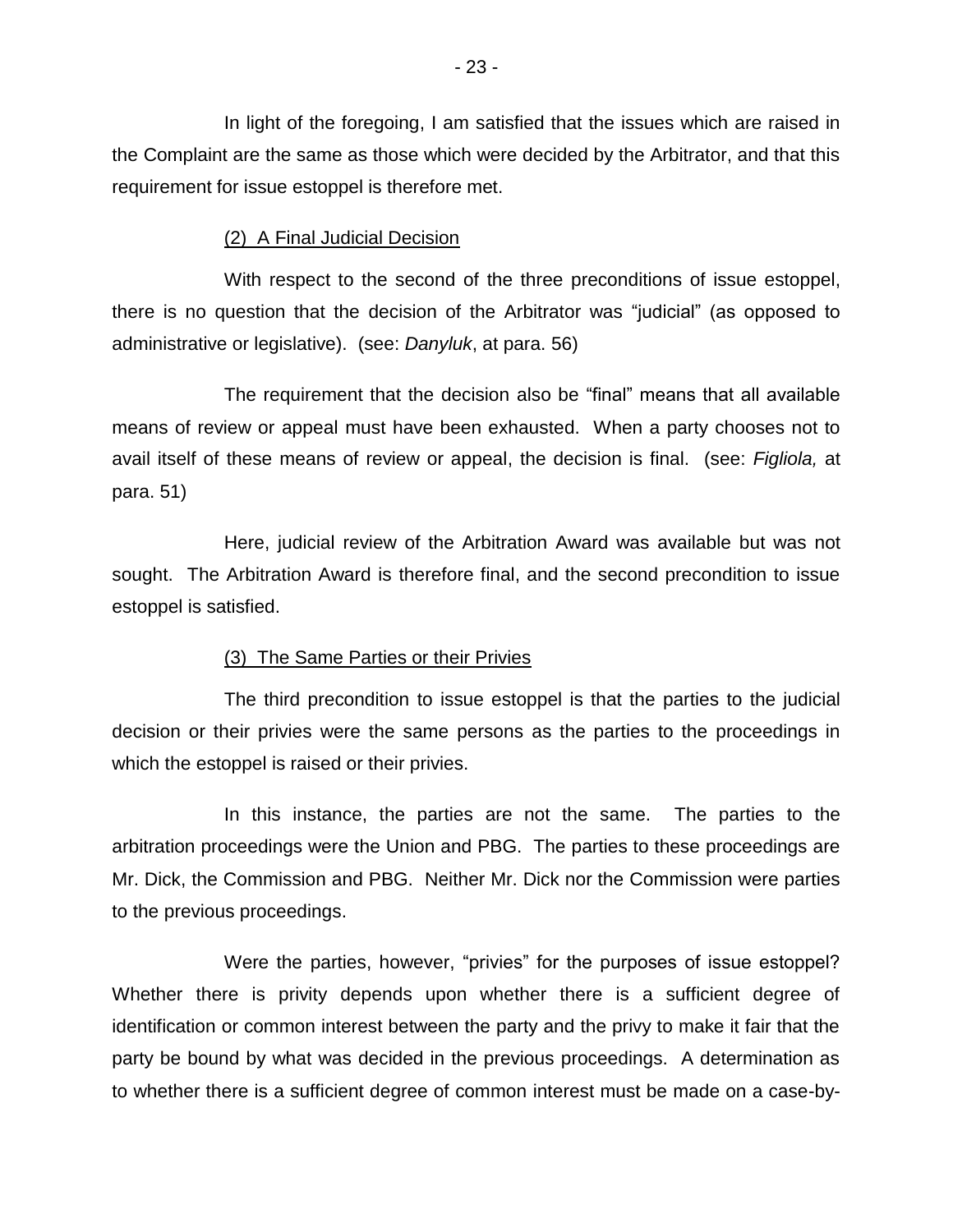case basis. (see: *Danyluk*, at para. 60)

For his part, Mr. Dick was represented by the Union during the grievance and arbitration process. I recognize that although a unionized employee's interests are advanced by and through his or her union, this does not necessarily mean that the interests of the union and the employee are always the same. There is nothing before me in this case, however, which would lead me to conclude that the Union and Mr. Dick did not have sufficiently similar or common interests in respect of the Grievance or that the Union did not represent Mr. Dick's interests.

From my review of the Arbitration Award, I would note, among other things, that the case for Mr. Dick was put in at the hearing by experienced counsel. Mr. Dick attended the hearing and testified on his own behalf. Four other witnesses were also called by the Union to give evidence on his behalf. The Union argued that PBG had not accommodated Mr. Dick to the point of undue hardship, in violation of sections 9, 12 and 14 of the *Code*. Counsel specifically argued "that there are jobs that can accommodate Mr. Dick that exist currently with little modification or unbundling" (p. 67), and discussed at some length different positions and tasks which, in the Union's submission, Mr. Dick could do and why. The Union sought various remedies for Mr. Dick, including that he be reinstated and made whole through compensation for lost wages and benefits and any other remedy applicable in the circumstances. There is no indication in the Arbitration Award or other materials which are before me that Mr. Dick disagreed at that time with the positions taken by the Union or with the manner in which the matter was proceeding.

Mr. Dick has argued in these proceedings that the Union has never helped him. Mr. Dick is clearly unhappy with what has transpired and with the fact that his Grievance was not successful. That his Grievance was dismissed does not mean, however, that the Union and he did not have sufficiently similar interests, or that the Union did not help Mr. Dick or represent his interests.

In all of the circumstances, I am satisfied that Mr. Dick and the Union are in fact "privies" for the purposes of this aspect of issue estoppel.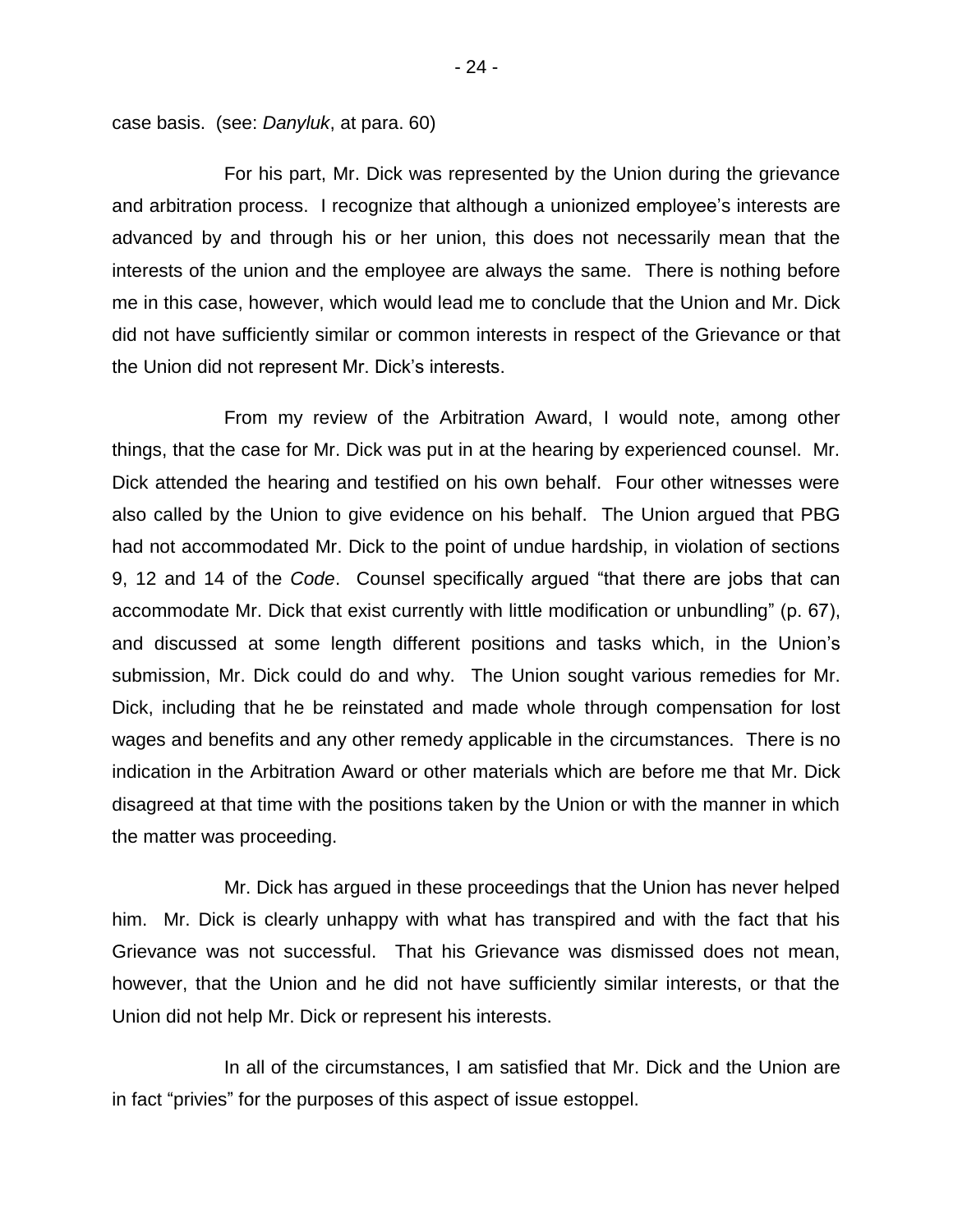But what about the Commission? None of the parties, in their submissions on this Motion, addressed the element of privity as it relates to the Commission and its role at an adjudication.

There is no dispute that, as submitted by Commission counsel, the Commission and a complainant are separate and distinct parties to an adjudication under the *Code*. By virtue of section 34(a) of the *Code*, the Commission has carriage of the complaint at an adjudication. Its role in adjudication proceedings is to represent the public interest.

There has been no suggestion that the Commission participated in or was somehow represented at the proceedings before the Arbitrator. Does this mean that the requirement of mutuality cannot be satisfied? In the circumstances of this case, and in particular given that the Commission has consented to the dismissal of the Complaint, I do not consider it necessary to address this question.

In my view, given its consent to the Motion, the Commission has effectively acknowledged that it is satisfied that the issues underpinning the Complaint have been addressed, and that no outstanding issues remain as between it and the other parties to the adjudication. In other words, the Commission has indicated that it has no further interest in, and no intention of pursuing, the adjudication. It has submitted, moreover, that it is in the public interest that the proceedings be brought to an end. In these circumstances, I am of the view that whether the Commission (or a privy of the Commission) was a party to the previous proceedings or not is irrelevant for the purposes of determining whether issue estoppel applies.

Based on all of the foregoing, I am satisfied that the three criteria or preconditions to the operation of issue estoppel are met in the circumstances of this case.

### **Discretion**

Having concluded that the necessary requirements for the application of issue estoppel are satisfied, I must go on to the second step of the test for issue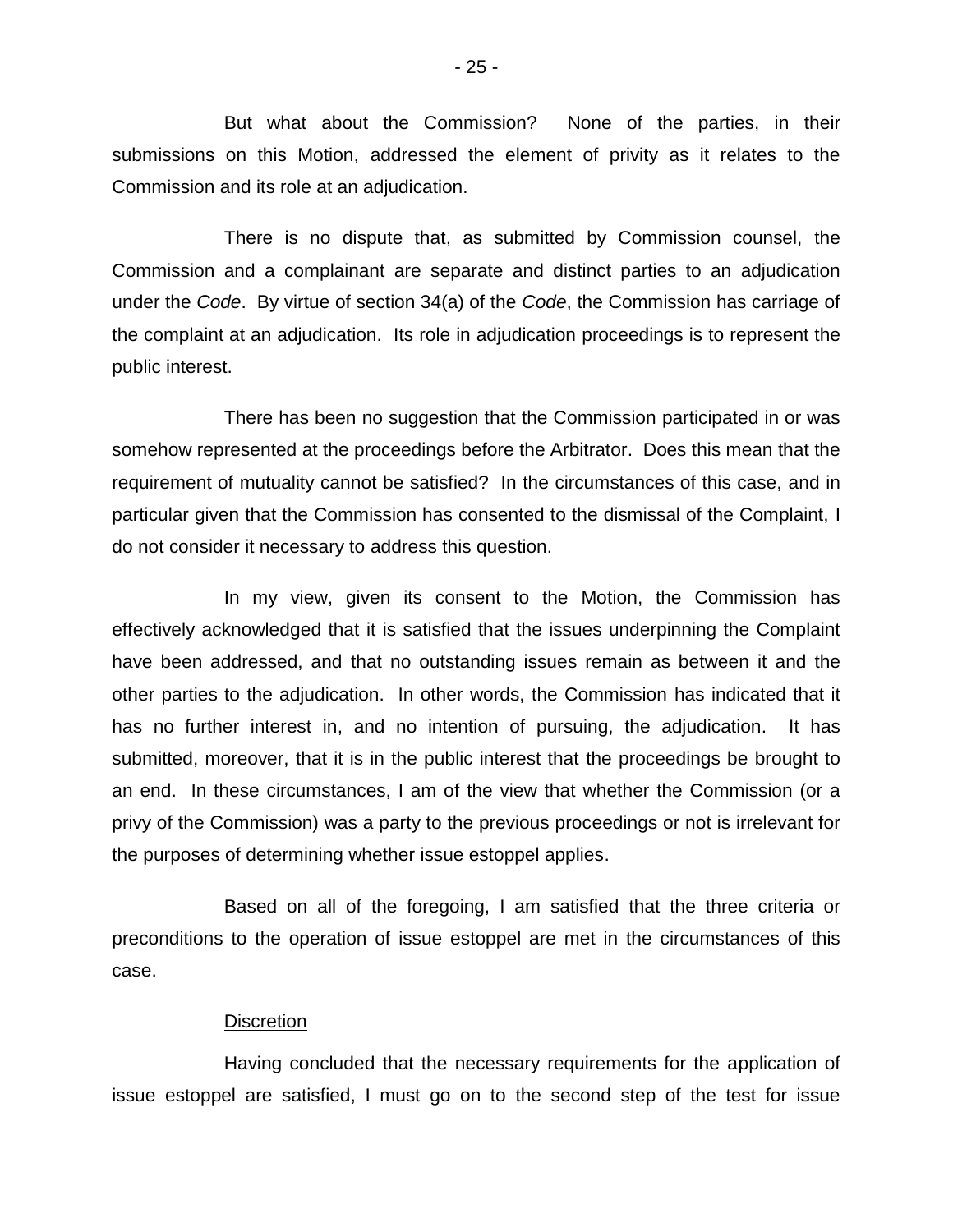estoppel and consider whether I ought to exercise my discretion to refuse to give effect to issue estoppel in the circumstances of this case.

The appropriate approach or scope of discretion, and factors which may or may not properly be considered in the exercise of such discretion, have been considered by the Supreme Court of Canada in several recent or relatively recent decisions.

In *Danyluk*, the Supreme Court observed that the list of factors for and against the exercise of discretion is open, and that the objective of those factors is "to ensure that the operation of issue estoppel promotes the orderly administration of justice but not at the cost of real injustice in the particular case". (para. 67) Seven factors which the Court identified as being relevant in that case were the wording of the statute from which the power to issue the administrative order derived, the purpose of the legislation, the availability of an appeal, the safeguards available to the parties in the administrative procedure, the expertise of the administrative decision-maker, the circumstances giving rise to the prior administrative proceedings and the potential injustice. (paras. 68-80)

As indicated previously, in *Figliola*, the majority of the Court emphasized the "fairness of finality in decision-making and the avoidance of the relitigation of issues already decided by a decision-maker with the authority to resolve them" (para. 36) and found that the Tribunal had a limited discretion under section 27(1)(f) of the *B.C. Code*. (para. 39) Relying on the underlying principles of the common law doctrines, the majority determined that there were three factors which should be considered when exercising discretion under section 27(1)(f), namely whether the previous decisionmaker had concurrent authority to decide the matter, whether the issue was essentially the same and whether the parties (or their privies) in the earlier proceeding had an opportunity to know the case and to meet it. (para. 37)

The minority in *Figliola*, on the other hand, focused on striking an appropriate balance between finality and fairness, and concluded that both the common law, and section 27(1)(f) in particular, are intended to achieve that balance through the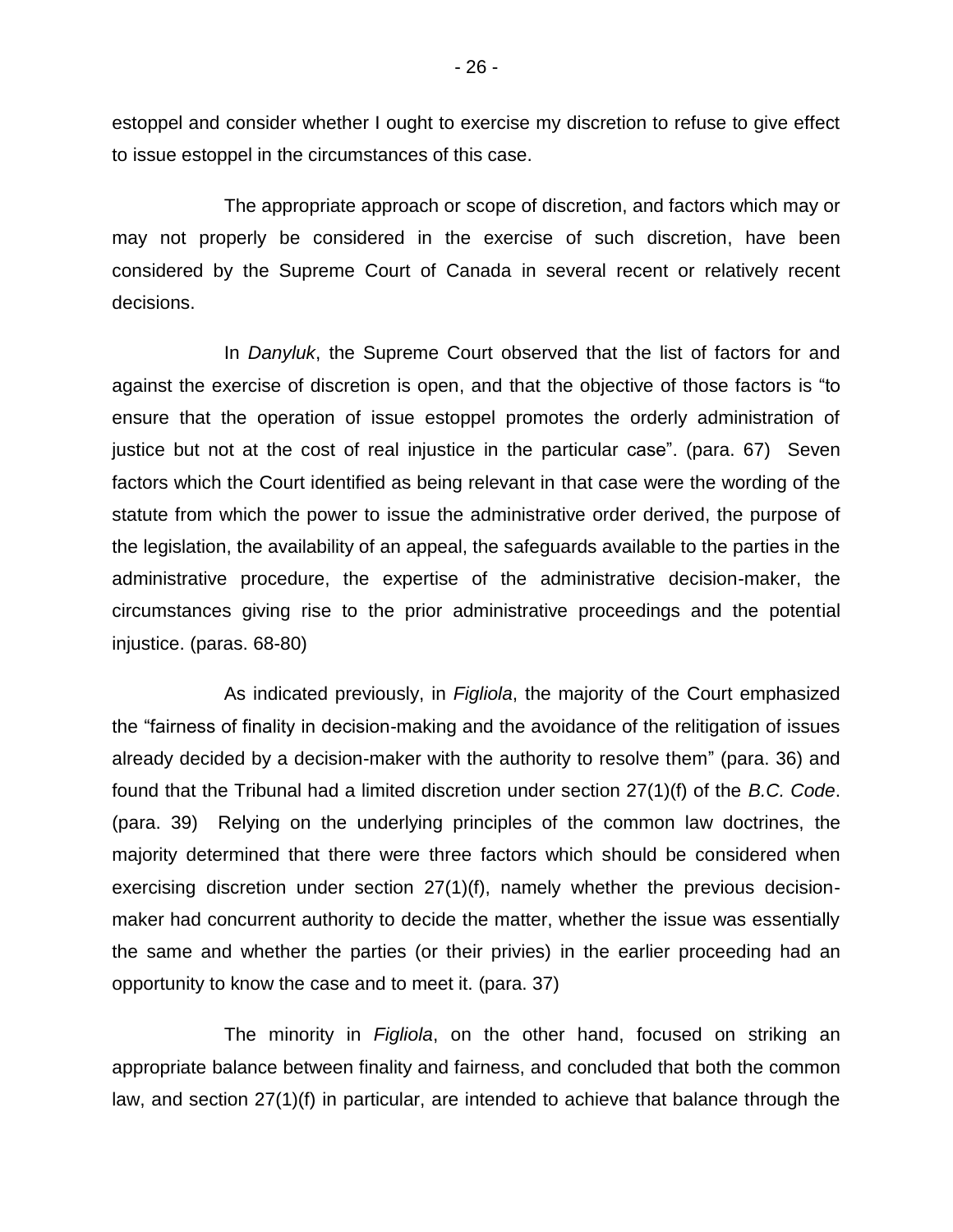exercise of discretion. The minority was of the view that section 27(1)(f) conferred a much broader scope of discretion on the Tribunal, to enable it to achieve the appropriate balance between finality and fairness.

Subsequent to the hearing of the Motion in this case, the Supreme Court of Canada released its decision in *Penner* v. *Niagara (Regional Police Services Board)*, 2013 SCC 19, [2013] 2 S.C.R. 125 ("*Penner*"), which involved the application of the doctrine of issue estoppel. On the appeal to that Court, it was noted that the appellant did not seriously challenge a finding that the preconditions of that doctrine had been established. The case focused, therefore, on the discretionary aspect of the application of issue estoppel.

In *Penner*, Justices Cromwell and Karakatsanis, writing for the majority of the Court (4:3), stated that even if the requirements of issue estoppel are present, the court retains discretion to not apply issue estoppel "when its application would work an injustice" (para. 29), and that the doctrine of issue estoppel "calls for a case-by-case review of the circumstances to determine whether its application would be unfair or unjust." (para. 35)

The majority determined that the legal framework governing the exercise of the discretion not to apply issue estoppel is set out in *Danyluk*, and has not been overtaken by the Court's subsequent jurisprudence. (para. 31) They noted that the list of factors which were recognized in *Danyluk* as being relevant to this exercise of discretion is not exhaustive, that it "is neither a checklist nor an invitation to engage in a mechanical analysis." (para. 38) The majority identified two main ways in which injustice or unfairness might arise, stating as follows, at paragraph 39:

> Broadly speaking, the factors identified in the jurisprudence illustrate that unfairness may arise in two main ways which overlap and are not mutually exclusive. First, the unfairness of applying issue estoppel may arise from the unfairness of the prior proceedings. Second, even where the prior proceedings were conducted fairly and properly having regard to their purposes, it may nonetheless be unfair to use the results of that process to preclude the subsequent claim.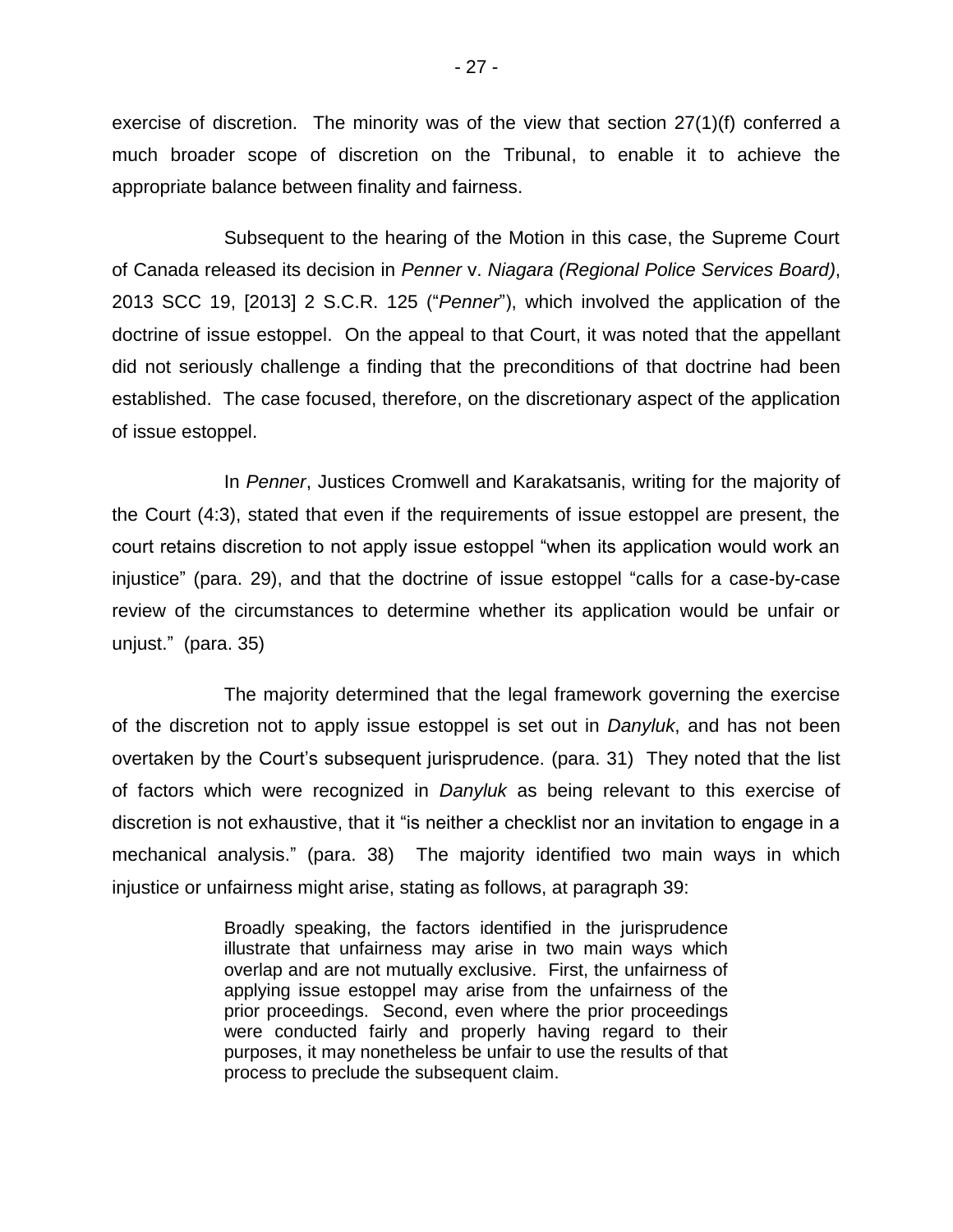Writing for the minority, in dissent, Justices LeBel and Abella found that the applicable approach to issue estoppel had most recently been articulated in *Figliola* and that that was the precedent which should govern the application of issue estoppel in that case. (para. 75) The minority thus emphasized finality, concluding that the residual discretion not to apply issue estoppel should be governed by the interests of fairness in preserving the finality of litigation. (para. 110)

#### Application of Discretion

On the facts of this case, and in the absence of argument, I do not consider it necessary or appropriate to attempt to compare or reconcile differences in the approaches or factors which are referred to in the above cases, and do not intend to do so. Applying the broader approach and more expansive view of the relevant factors, as reflected in *Danyluk* and the decision of the majority in *Penner*, I am satisfied that there is no compelling reason to exercise my discretion to refuse to apply the doctrine of issue estoppel in this case.

It is clear, in my view, that in arguing that the Complaint ought to proceed to hearing, Mr. Dick is essentially seeking to relitigate the issues that were decided by the Arbitrator, in the hopes of obtaining a more favourable result. That is precisely what the "finality" doctrines are intended to prevent.

There is no evidence to indicate that the arbitration proceedings were unfair or were conducted unfairly. Mr. Dick had the opportunity to know the case to be met at the arbitration and to meet it. Having carefully reviewed and considered the material filed, and the evidence and argument before me, I am not satisfied that dismissing the Complaint based on the Arbitration Award would be unfair or result in injustice.

Mr. Dick has argued that the real issues were not fully or properly addressed by the Arbitrator. It is not my place to evaluate whether the Arbitrator fully or properly addressed the issues before her, whether she was correct in the determinations she made, or whether they reflect the evidence or a proper interpretation of the *Code*. The Arbitrator had jurisdiction to decide the dispute between the parties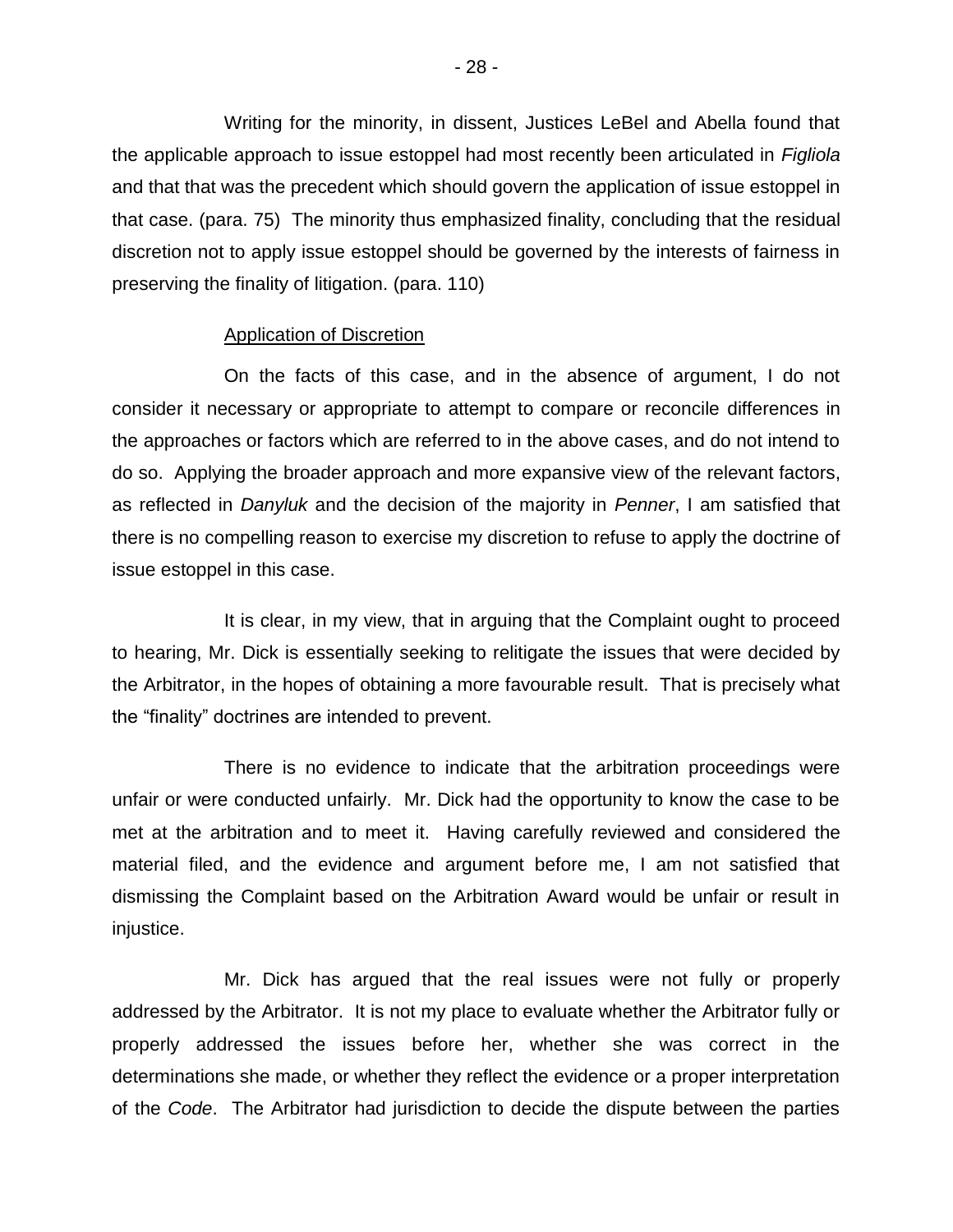and did so. Any challenge to her decision would have to be through the courts, by way of judicial review which, as previously indicated, was not sought in this case.

Mr. Dick has also argued that there were documents and grievances which should have been brought before the Arbitrator. As indicated above, it is not within my purview to evaluate whether there is additional evidence which should have been before the Arbitrator. Further, or in any event, it is not clear what documents and grievances Mr. Dick is referring to in this regard or whether they were or were not actually before the Arbitrator.

In addition, Mr. Dick has argued that reports and testimony which were relied on were contradictory. It is not entirely clear what is meant by this argument. It was up to the Arbitrator to interpret and weigh the evidence which was before her. As stated previously, it is not my place to evaluate whether the Arbitrator was correct in her interpretations and determinations.

Mr. Dick has further argued that there were significant errors in the Arbitration Award, stating in particular that the decision was based on a job description dated April 20, 2007 which he signed under duress and was not his job. Again, this is not a matter which is properly before me. I would observe, however, that a review of the Arbitration Award discloses that the Arbitrator was well aware that it was Mr. Dick's position that that job description was signed "under duress". (see e.g., pp. 43-45) It also reveals that the Arbitrator did not simply base her decision on that job description. Rather, after considering "the whole of the evidence", she concluded that there was "*no* existing position that [could] be modified, or bundled/rebundled tasks that [could] be created" to accommodate Mr. Dick without causing undue hardship to PBG. (p. 87)

Mr. Dick has argued in these proceedings that the Union has never helped him. As stated previously, there is no indication in the Arbitration Award or other materials which are before me that Mr. Dick disagreed with the positions taken by the Union prior to or at the time of the arbitration hearing, or with how the matter was proceeding. There is no evidence that Mr. Dick's opportunity to advance his interests was fettered by the Union's handling of his case, and no indication that he was denied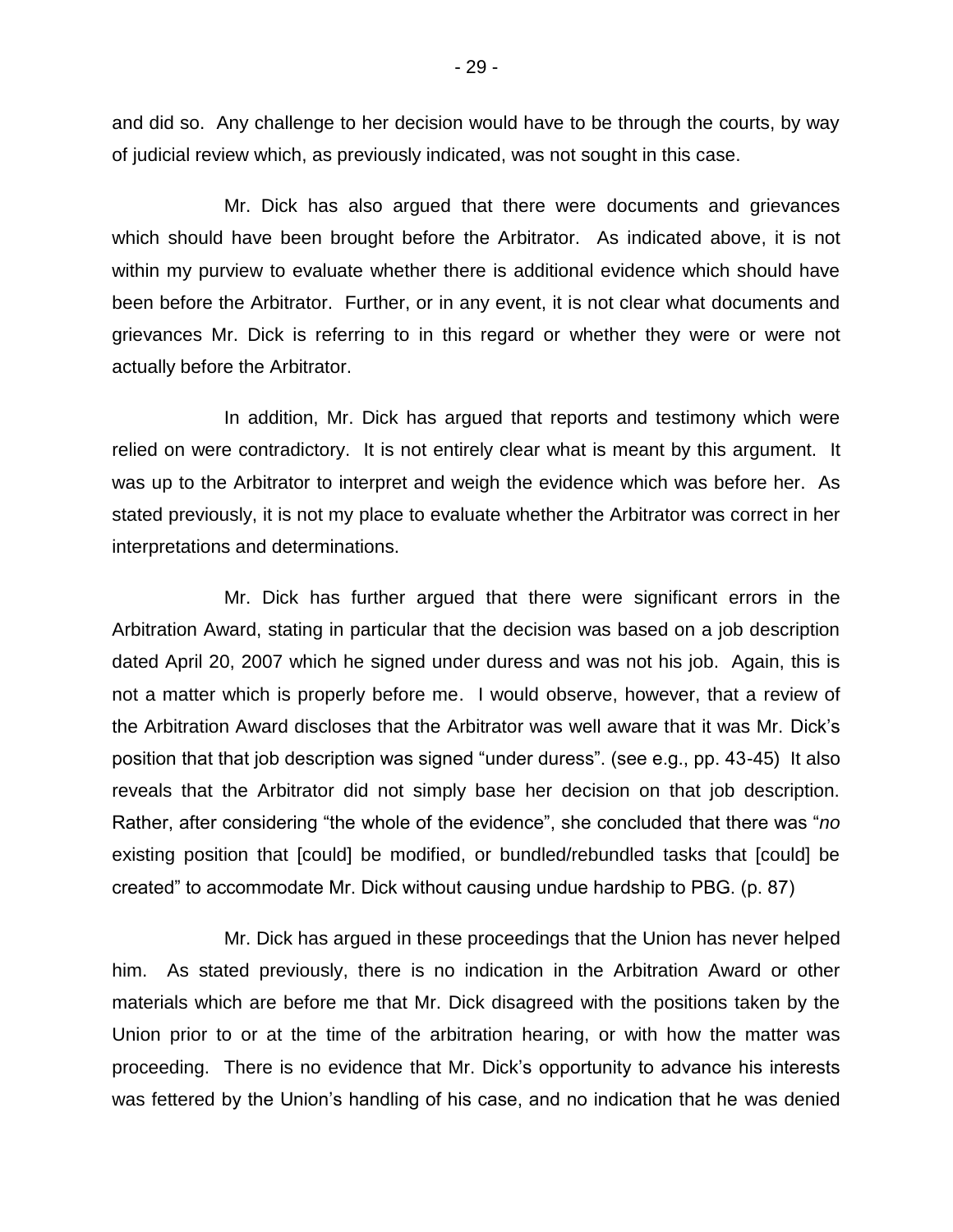the opportunity to provide evidence or make arguments on his own behalf.

If Mr. Dick felt that he had a complaint against the Union with respect to how it represented him and the manner in which it proceeded, including the fact that it did not seek judicial review (and there is nothing before me to suggest that he did), his remedy would have been pursuant to the duty of fair representation provision in section 20 of *The Labour Relations Act*. It is not to pursue the Complaint under the *Code*.

In summary, I am not satisfied that there is anything in the circumstances of this case to indicate that the application of issue estoppel would be unfair or would work an injustice. I therefore conclude that the Complaint ought to be dismissed on the grounds of issue estoppel.

## Abuse of Process

Further, or in the event that I am wrong in my conclusion with respect to the application of issue estoppel in this case, I would also conclude that the Complaint ought to be dismissed on the grounds of abuse of process.

Abuse of process is a flexible doctrine, which exists to ensure that the administration of justice is not brought into disrepute. While elements of mutuality of issues and privity are requirements of the doctrine of issue estoppel, they are not requirements of the doctrine of abuse of process. In *Toronto (City)* v. *C.U.P.E., Local 79*, [2003] 3 S.C.R. 77, Arbour J. stated, at paragraph 37, that the doctrine of abuse of process has been applied:

> . . . to preclude relitigation in circumstances where the strict requirements of issue estoppel (typically the privity/mutuality requirements) are not met, but where allowing the litigation to proceed would nonetheless violate such principles as judicial economy, consistency, finality and the integrity of the administration of justice.

Justice Arbour stated that the focus of abuse of process "is less on the interest of parties and more on the integrity of judicial decision making as a branch of the administration of justice." (para. 43) In that regard, she made the following three observations, at paragraph 51: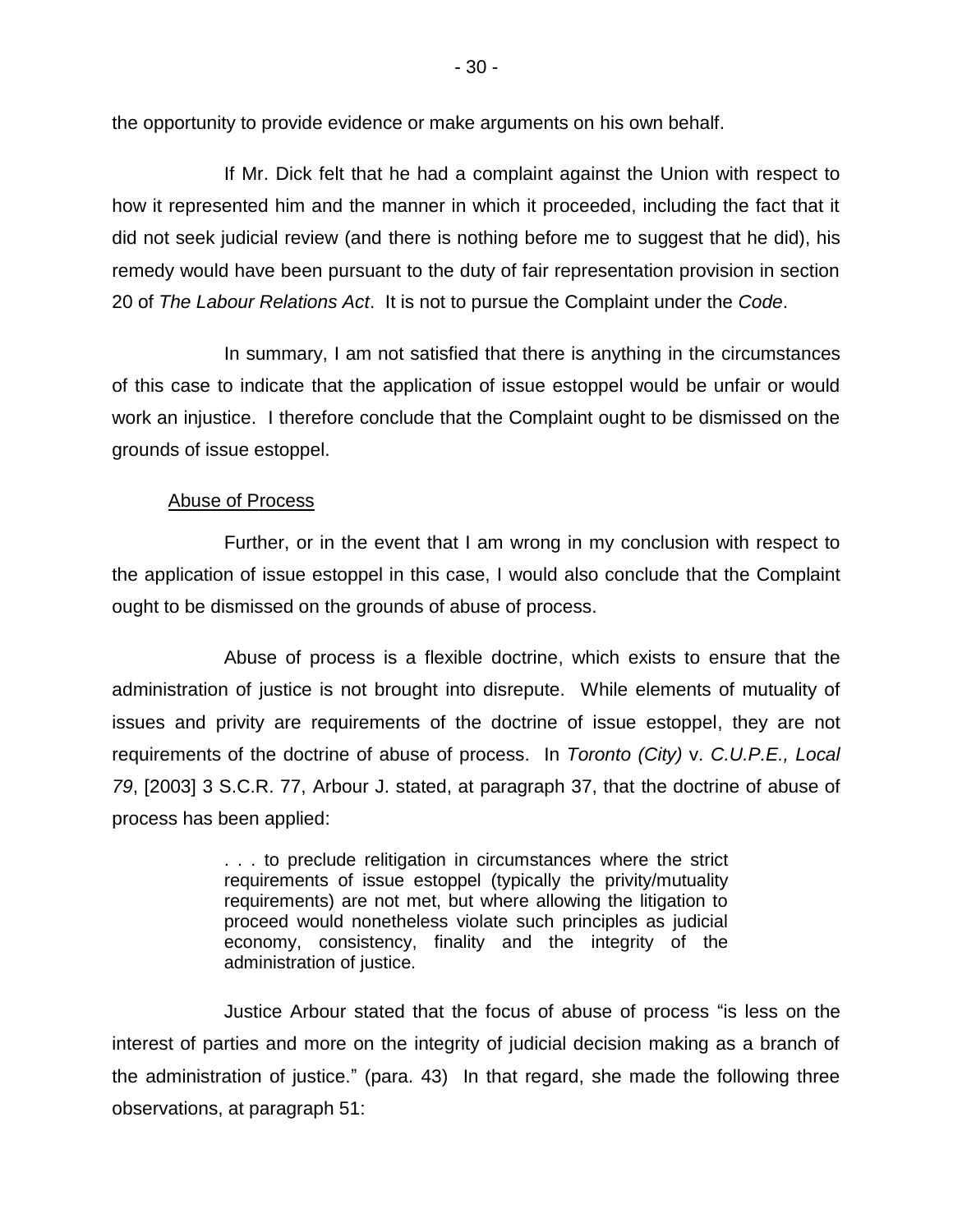First, there can be no assumption that relitigation will yield a more accurate result than the original proceeding. Second, if the same result is reached in the subsequent proceeding, the relitigation will prove to have been a waste of judicial resources as well as an unnecessary expense for the parties and possibly an additional hardship for some witnesses. Finally, if the result in the subsequent proceeding is different from the conclusion reached in the first on the very same issue, the inconsistency, in and of itself, will undermine the credibility of the entire judicial process, thereby diminishing its authority, its credibility and its aim of finality.

Having found that relitigation carries serious detrimental effects and should be avoided unless the circumstances dictate that relitigation is in fact necessary to enhance the credibility and the effectiveness of the adjudicative process as a whole, Justice Arbour acknowledged, at paragraph 52, that:

> . . . there may be instances where relitigation will enhance, rather than impeach, the integrity of the judicial system, for example: (1) when the first proceeding is tainted by fraud or dishonesty, (2) when fresh, new evidence, previously unavailable, conclusively impeaches the original results, or (3) when fairness dictates that the original result should not be binding in the new context.

She also noted that the discretionary factors that apply to prevent the doctrine of issue estoppel from operating in an unjust or unfair way are equally available to prevent the doctrine of abuse of process from achieving a similar undesirable result. (para.53)

In this case, with reference to the examples which were identified by Justice Arbour, I note that there has been no suggestion that the arbitration was in any way tainted by fraud or dishonesty, or that there is fresh, new evidence which was previously unavailable and would conclusively impeach the original result. Further, as indicated previously, I am not satisfied that treating the Arbitration Award as binding and dismissing the Complaint on that basis would result in unfairness.

In the result, I am satisfied that allowing the Complaint to proceed to hearing in the circumstances of this case would violate the principles as judicial